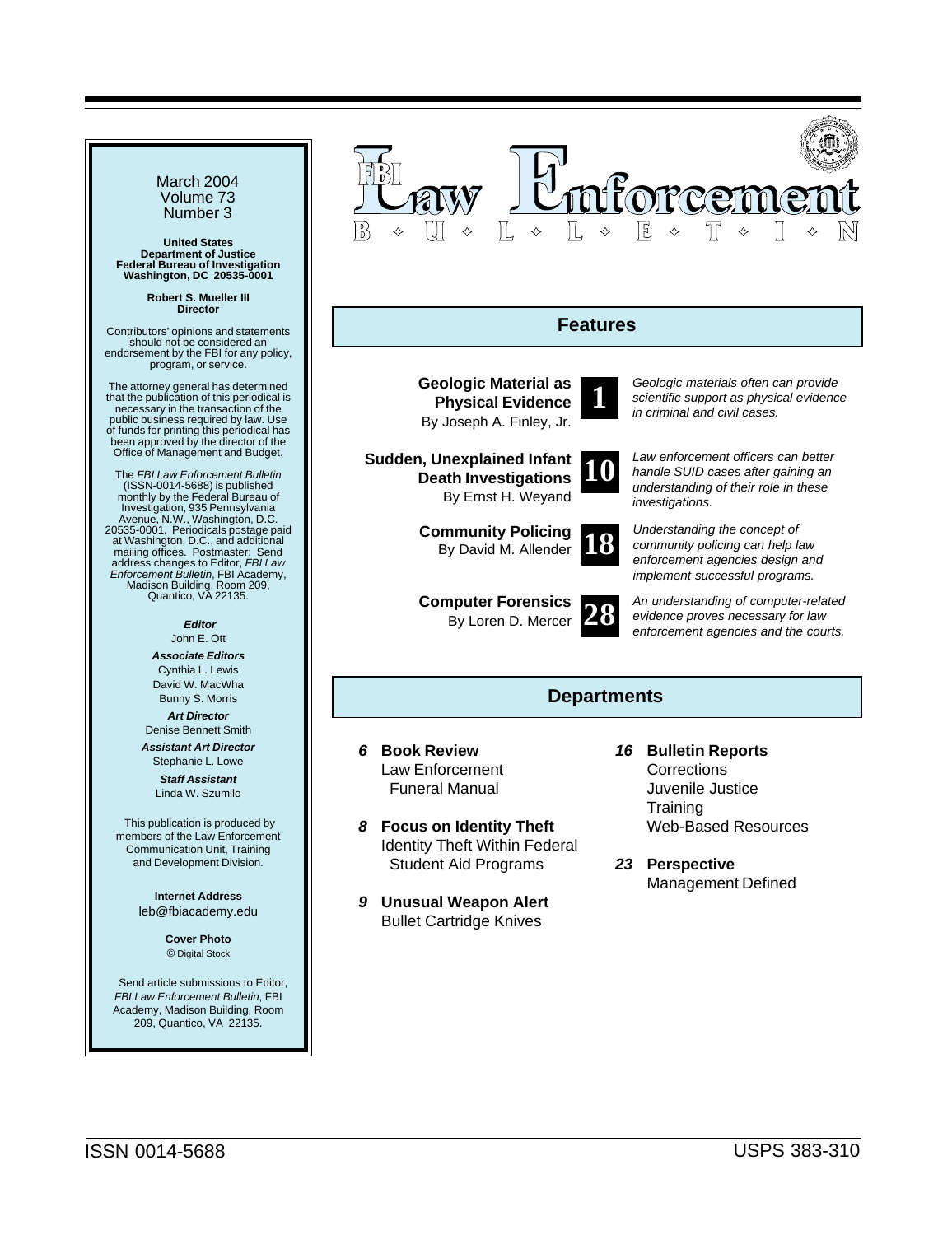# <span id="page-1-0"></span>*Geologic Material as Physical Evidence*

By JOSEPH A. FINLEY, Jr., Ph.D.



*Whenever two objects come into contact, there always is a transfer of material. The methods of detection may not be sensitive enough to demonstrate this, or the decay rate may be so rapid that all evidence of transfer has vanished after a given time. Nonetheless, the transfer has taken place.1*

he field of geology and its relationship to forensic science has remained The field of geology and its<br>
relationship to forensic<br>
science has remained<br>
shrouded in mystery for many years. Although the interaction of humans with the environment long has been the object of much interest to physical scientists, published literature on this topic is relatively limited.

Geologic material, commonly used as physical evidence in both criminal and civil cases, can play an important role

in forensic science. Geologic material, as with all physical evidence, contributes scientific support that can assist in establishing the guilt or innocence of an individual. In general, the usefulness of geologic material as physical evidence depends on the number of significant variations in the material and the ability to compare and contrast these variations. The inorganic nature of geologic material can make qualitative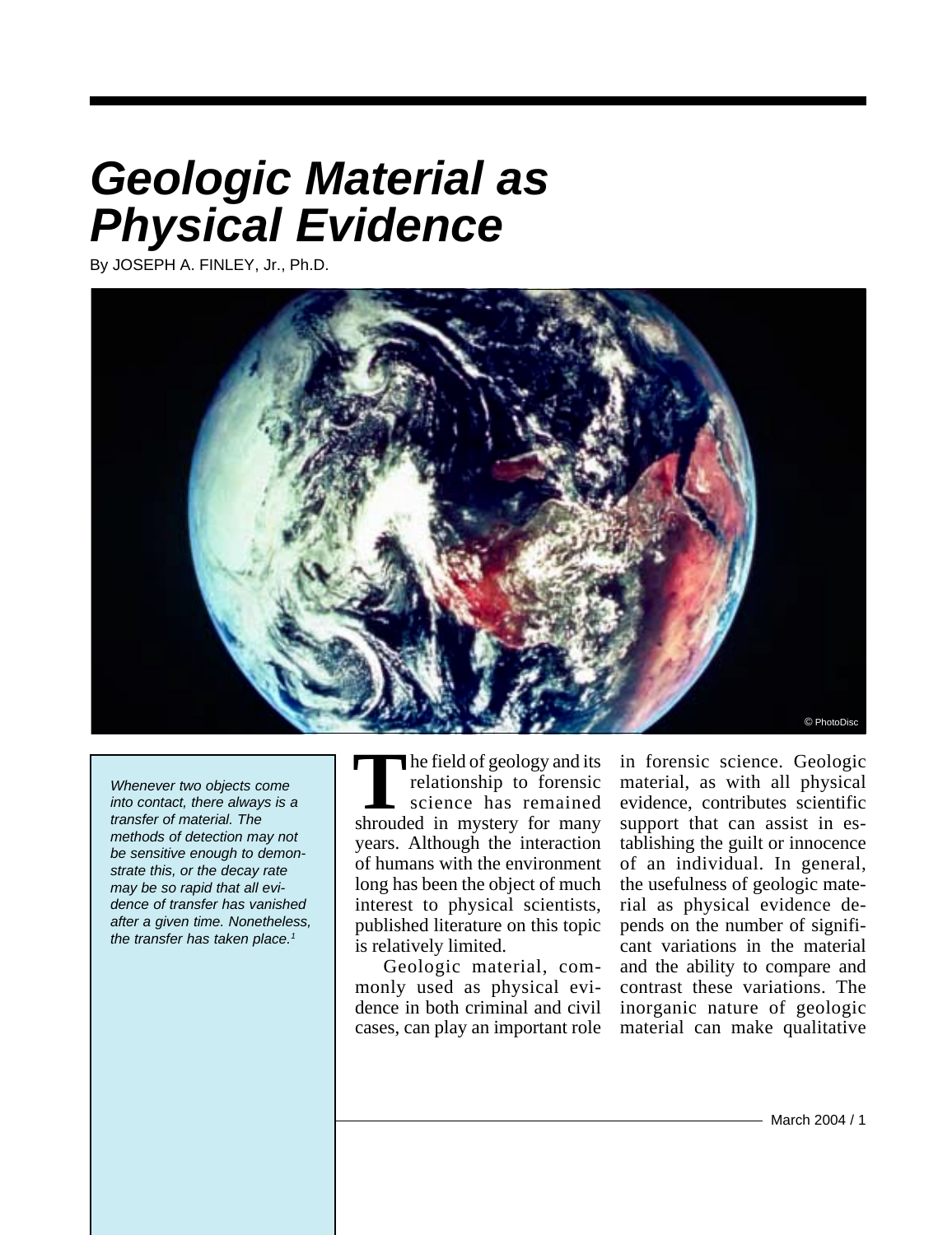identification relatively straightforward. Combined with the scientific objectivity of the analysis and testimony of the expert witness, geologic material has a great advantage as physical evidence. To this effect, investigators must ensure that they use proper collection and preservation techniques for processing and analyzing various materials.

#### **SOIL**

Today, most major crime laboratories throughout the world, both public and private, study soils. The FBI was one of the first forensic laboratories in the United States to extensively use soil and mineral analysis in criminal cases.<sup>2</sup> As early as 1935, the FBI Laboratory worked with soils; by early 1939, heavy mineral separations and mineral identifications were

standard practices for the FBI Laboratory in soil cases.<sup>3</sup>

#### **Formation**

Soil material generally is formed by nature in one of two ways, residual or transported. This loose material (soil) is composed of fragments of minerals and rocks generated from the breaking up or dissolving of the earth's solid rocks. Residual soil material forms in places where solid rock is exposed in outcrops at the earth's surface. This solid rock endures the natural weathering processes, which, over time, break up and dissolve the rock. This procedure turns the outcrop into a mass of fragments and removes some of the material in solution (dissolving of the minerals normally occurs in rain or groundwater).

Transported soil materials occur where fragments of

*" Special Agent Finley, formerly an expert witness in the Mineralogy Unit, " ...investigators must ensure that they use proper collection and preservation techniques for processing and analyzing various materials.*

*FBI Laboratory Division, now serves in the FBI's Miami, Florida, office.*

minerals are produced elsewhere and transported to the location where they are found. Fragments of rocks and minerals created by the weathering of a rock outcrop may be carried away by rivers and deposited as sandbars, gravel, or fine mud. Wind can move vast quantities of fragments great distances, depositing them as dunes and dust layers. Wave and current actions break down rock and mineral formations along shores of seas and lakes, transporting this material and depositing it as beaches or undersea sediment. The force of gravity may cause landslides and move tons of material down a slope, thereby producing a mass of newly transported soil on the land below.

#### **Composition**

Characteristically, soil is a very complex system composed of certain quantities of solid, liquid, and gaseous materials. The unconsolidated mineral matter on the earth's surface has been subjected to and influenced by genetic and environmental factors, such as parent materials, climate (including moisture and temperature effects), macro- and microorganisms, and topography. Over a period of time, these factors produce a product (soil) that differs from the material from which it derived in many physical, chemical, biological, and morphological properties and characteristics.4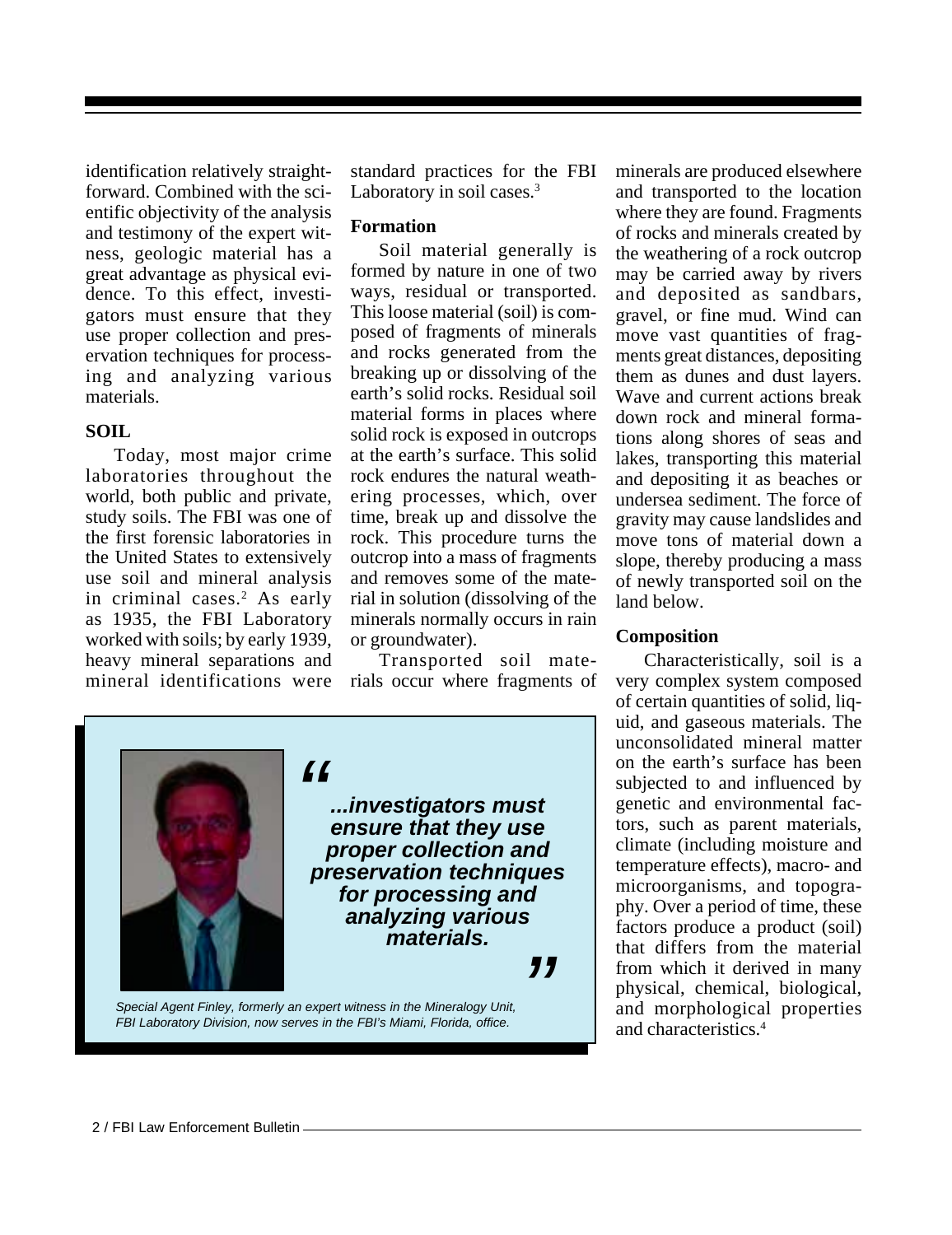The important distinction in a forensic definition of soil appears in the sampling of earth material, either accidentally or deliberately. For forensic purposes, the definition of soil is earth material collected accidentally or deliberately and associated with a matter under investigation. In general, the usefulness of most types of physical evidence, recognizing that probability and chance are most important, depends on the number of significant variations easily observed and measured in the material; specifically, how many different kinds of classes can exist and how widespread each class is. The value of soils, rock, minerals, and fossils lies in the fact that many variations and possibilities exist. Any process that aids in generating a uniquely identifiable material determines the value and type of examinations that will prove most useful. These processes constitute the keys to a meaningful soil comparison from which the forensic scientist can draw valid conclusions.

Soils pass through a cycle of development involving youth, maturity, and old age.<sup>5</sup> Based upon this readily accepted concept of soil alteration, the comparison of soil by color, texture, and mineral composition is justified. Color is one of the most important identifying characteristics of minerals—virtually all possible colors of the visible

light spectrum occur. With most geologic materials and soils, the native minerals contribute directly to the soil color, as well as organic matter present.

Soil structure, an arrangement of the soil particles, can be recorded descriptively. Some soils, particularly loose sands, consist of a structureless mass, whereas most soils tend to cluster together to form compound structures. Particle sizes of soil

*Evidence value rests upon the fact that soil varies from point to* **f**<br> *pointing the surface value rests<br>
upon the fact that soivaries from point to<br>
point on the surface, as well as below the earth's surface.*

minerals are classified as sand, silt, and clay (based on a physical measurement). A wide range of textural (particle) size exists in soil, depending upon the rocks from which it derived and the processes by which the soil has accumulated.6 Soils are coarseor fine-grained. **Solution**<br>Social stand,<br>bysical ange of<br>xists in

Soil structure constitutes one of the most important soil properties, but forensic scientists must approach it carefully due to the inherently smaller sample sizes. In most soil samples, mineral composition is the

constituent material that relates directly to the ability to compare it by using a microscope. The importance of mineral composition is apparent in soil because minerals can comprise approximately 45 percent of an entire sample.<sup>7</sup> Geologists use various methods to positively identify the sample. The soil examination associates or disassociates a "known" sample from a "questioned" sample. Some techniques used to make this comparison may destroy the sample; therefore, appropriate personnel should use them accordingly.

Because forensic geologists must be aware of the context and source of the samples examined, investigators should ensure that they remove earth material from clothing, vehicles, or other sources with extreme care, ensuring preservation of the original sample. Specifically, investigators should pay close attention to layering and lumps of materials.<sup>8</sup>

Evidence value rests upon the fact that soil varies from point to point on the surface, as well as below the earth's surface. For depth of the sample, investigators should note the approximate depth of their own footprints in the soil at the scene. Investigators should take numerous samples at the immediate scene radiating outward from the center and also an "alibi" sample away from the immediate scene. This type of sampling will allow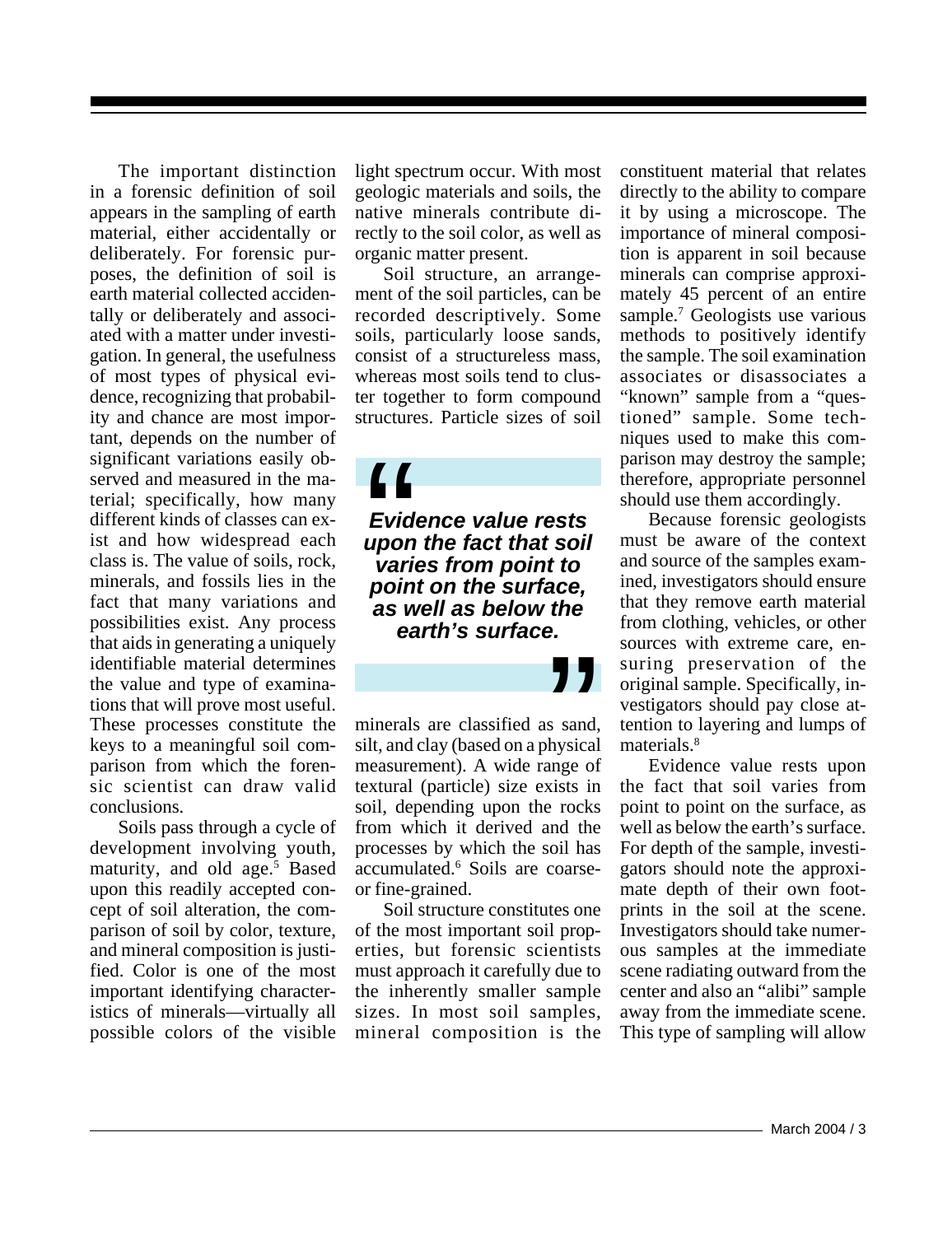### **Examining Geologic Evidence**

The stereobinocular microscope helps identify the various minerals and mineral sites present in a sample. The widefield, low-power stereobinocular microscope gives an erect, three-dimensional image that makes it ideal for manipulating a sample. Minerals also have different densities, an identifiable property. Normally, these differences are divided into two groups of "heavy minerals" and "light minerals" with the boundary drawn at approximately 2.9 grams/cc.

Additionally, forensic geologists use a polarizing or petrographic microscope to positively identify the sample. This differs from the stereobinocular microscope in that it has filters for polarizing the light and rotating the state and attachments for viewing the characteristic effects on light that has passed through minerals. Minerals, especially small-sized ones, commonly are identified using x-ray diffraction and spectrographic techniques. Other instruments of value to the forensic geologist exist, particularly the scanning electron microscope and the electron microscope. With these instruments, geologists can examine extremely small mineral particles using magnification in excess of 100,000 times. Where applicable, pH-size particle determination and elemental analysis may be used in conjunction with color, texture, and mineral composition.

the forensic geologist to see any variation. If sample variations are wet or moist, investigators should air-dry them before placing them in a vial or similar container to prevent biological activity from continuing and to avert any breakdown of the sample. The amount of sample required for analysis depends on the type of examination conducted; however, most analyses require approximately 1 cup of soil. If considerable gravel or other coarse material is present, investigators should increase the size of the sample. They can make the first determination of the soil's color at the scene, for example, and the color of the soil on a suspect's clothing. They should ensure that the soil is dry

when packaged and limit the possibility of contamination. Only plastic locking bags or glass vials should be used, never envelopes.

### **BUILDING MATERIALS**

Building materials long have been an important part of people's interaction with and impact upon their environment. Natural materials used to form manmade products that will become part of a structure, dwelling, or similar fixture can be classified as building materials.

When handling building materials, investigators must consider the various types of combinations at a given location. Because building materials commonly are made of mineral

materials and represent the combination of a variety of minerals or rocks at a specific time for a certain purpose, they can be highly distinctive. Regional differences in the base aggregates used to produce these materials prove useful to the forensic scientist. Different building materials contain suitable aggregates, such as quartz, gravel, crushed stone, bituminous or anthracite cinders, burned clay or shale, and pumice or volcanic scoria, all of which may indicate a particular geographic area.<sup>9</sup>

Building materials can include bricks, cinder and concrete blocks, cement, plaster, ceramics, fiberglass, abrasives, cleaning and face powders, and commercial sands. Each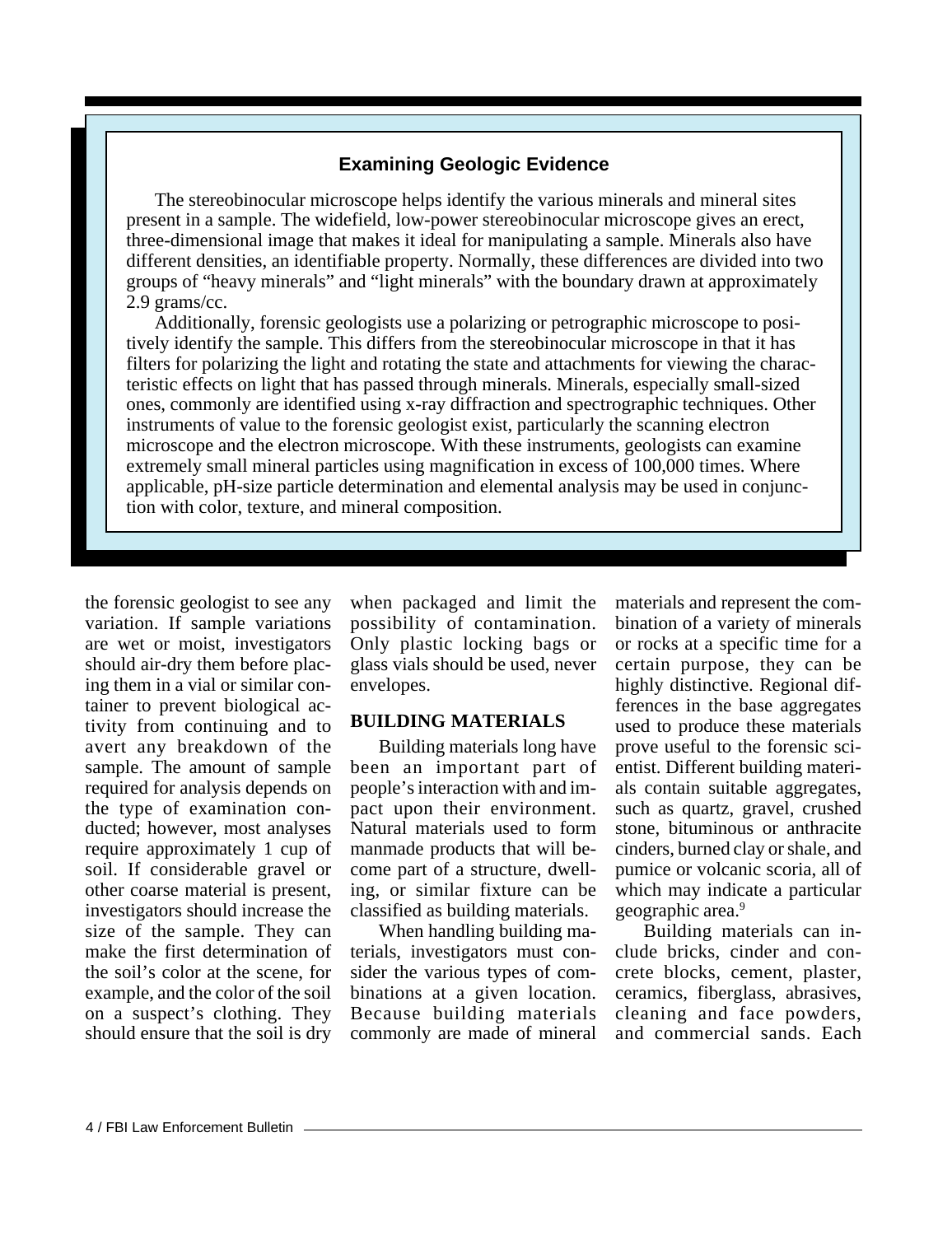particular type of material lends itself to similar comparative examinations. Most plaster and cement contain rock and mineral particles. Investigators must ensure that these materials are placed in airtight containers and not heated again, as in the initial formation, to prevent the possible conversion of the gypsum back to the plaster, or low-water, form.

Cleaning and face powders commonly have a mineral base or mineral filler. The specific minerals used tend to differ from one product to another, and manufacturers often change the size and composition of minerals through time. Abrasive materials may be natural or artificial natural materials tend to be more diverse. Further, a wide variety of sands are used for commercial purposes.

The alteration of the environment with building materials can prove important to the forensic scientist who will use various methods to examine building materials broken down into several areas. However, for the forensic scientist to make an accurate determination, investigators should sample all types of material present at the scene. Most cases involving building materials are related to burglaries where someone has broken into a dwelling or structure. Brick, cinder block, fiberglass, and gypsum board most likely would be involved, and investigators

should take representative samples of each material. They should package materials in appropriate containers, such as plastic locking containers, to avoid any chance of contamination.

*Soil, building materials, and safe insulation...can benefit law enforcement agencies as evidence in cases.*  $\begin{array}{c} \begin{array}{c} \begin{array}{c} \begin{array}{c} \end{array}\\ \end{array}\\ \begin{array}{c} \end{array}\\ \begin{array}{c} \end{array}\\ \begin{array}{c} \end{array}\\ \begin{array}{c} \end{array}\\ \end{array}\\ \begin{array}{c} \end{array}\\ \begin{array}{c} \end{array}\\ \begin{array}{c} \end{array}\\ \begin{array}{c} \end{array}\\ \begin{array}{c} \end{array}\\ \begin{array}{c} \end{array}\\ \begin{array}{c} \end{array}\\ \begin{array}{c} \end{array}\\ \begin{array}{c} \end{array}\\ \begin{array}{c} \end{array}\\ \begin{array}{c} \end$ 

"

#### **SAFE INSULATION**

Found between the walls of fire-resistant and burglar-resistant safes and safe cabinets, safe insulation often is soft and very porous and, therefore, can be readily transferred to tools and clothing. Various types of materials are used as safe insulation, including wood chips, gypsum, fiberglass, and asbestos. Many safes made before 1936 contain natural cement as insulation.

Collecting safe insulation at a crime scene is a relatively simple procedure. If the safe is present at the scene, investigators should take samples of all walls because replacement of one or more walls with different safe insulation is common. Investigators should keep the

sample dry and intact to prevent destroying any of the unique physical characteristics of the insulation. Additionally, they should ensure that cross-contamination of specimens does not occur. Investigators should leave any questioned material intact on the specimen because removing the insulation may render its value worthless in the forensic examination.

#### **CONCLUSION**

Geologic material can prove an invaluable tool as physical evidence in criminal and civil proceedings. The field of forensic geology can expand to contain virtually all inorganic materials used as physical evidence. Soil, building materials, and safe insulation represent just three examples of the numerous types of geologic materials that can benefit law enforcement agencies as evidence in cases.

The usefulness of most types of physical evidence depends on the number of significant differences that exist in the material. Nature has provided geologic materials with large variations and possibilities.<sup>10</sup> Investigators must ensure that they follow appropriate procedures when securing, packaging, and preserving geologic materials. The forensic scientist then can provide an expert opinion to the inference or conclusion drawn from facts determined during the examination of these materials.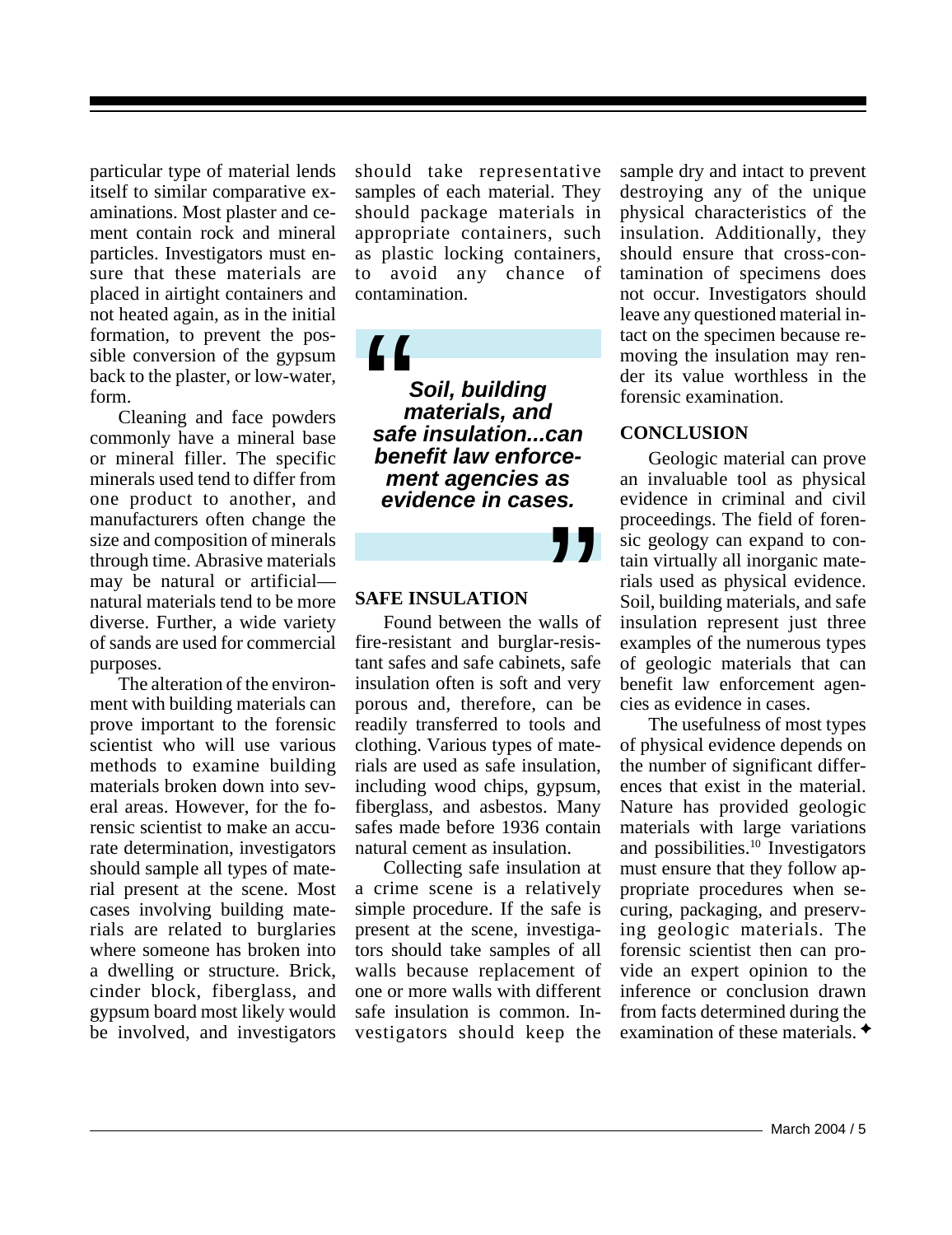#### <span id="page-6-0"></span>**Endnotes**

<sup>1</sup> The Locard exchange principle, developed by Edmond Locard in 1929, is the basic precept of forensic geology.

2 R. C. Murray and C. F. Tedrow, *Forensic Geology* (Englewood Cliffs, NJ: Prentice-Hall, Inc., 1992), 23-24.

3 Ibid.

4 G. D. Smith, et al., "Glossary of Soil Science Terms," *Soil Science Society Proceedings* 26, no. 3(1965): 305-317.

5 A. K. Lobeck, *Geomorphology: An Introduction to the Study of Landscapes,*

*Book Review*

*Soils* (New York, NY: McGraw Hill, 1939).

6 L. C. Nickolls, "Identification of Stains of a Nonbiological Nature," in F. Lundquist, ed., *Methods of Forensic Science, 1* (New York, NY: Interscience Publications, 1962), 355-362.

7 Although scientists have identified over 2,000 minerals, only about 20 are commonly found in soils, with the bulk of soil containing only 3 to 5 different minerals.

8 Two possible types of "known samples" exist: samples collected from the crime scene, or "alibi" location, and samples scientists use as part of their normal professional resources. "Known samples" from scientists' normal professional resources are numerous and varied. Use of these samples for comparison may provide the scientist with a correct identification of the material and, in some cases, the particular area of origin.

9 American Society for Testing Materials Standards, *Book of ASTM Standards*, 1955, 421-611. <sup>10</sup> Supra note 2.



**Law Enforcement Funeral Manual**, *by William P. Sanders, Charles C. Thomas, Publisher, Springfield, Illinois, 2001.* Death is never easy. However, whenever it strikes within a law enforcement agency,

it can have long-lasting effects on officers and administrators alike. Therefore, to cope with such a tragedy, it is imperative for an administrator to be prepared. Less than 100 pages long, the *Law Enforcement Funeral Manual* provides sample funeral services, memorials, poems, short readings, and hymns for use under a wide range of circumstances. Containing information gathered by the International Conference of Police Chaplains, the book presents administrators and law enforcement personnel with the tools to help promote healthy healing. In addition, this manual provides services for multiple religious beliefs. Overall, this concise, helpful book compiles components necessary to conduct a thoughtful and appropriate ceremony for a law enforcement funeral.

6 / FBI Law Enforcement Bulletin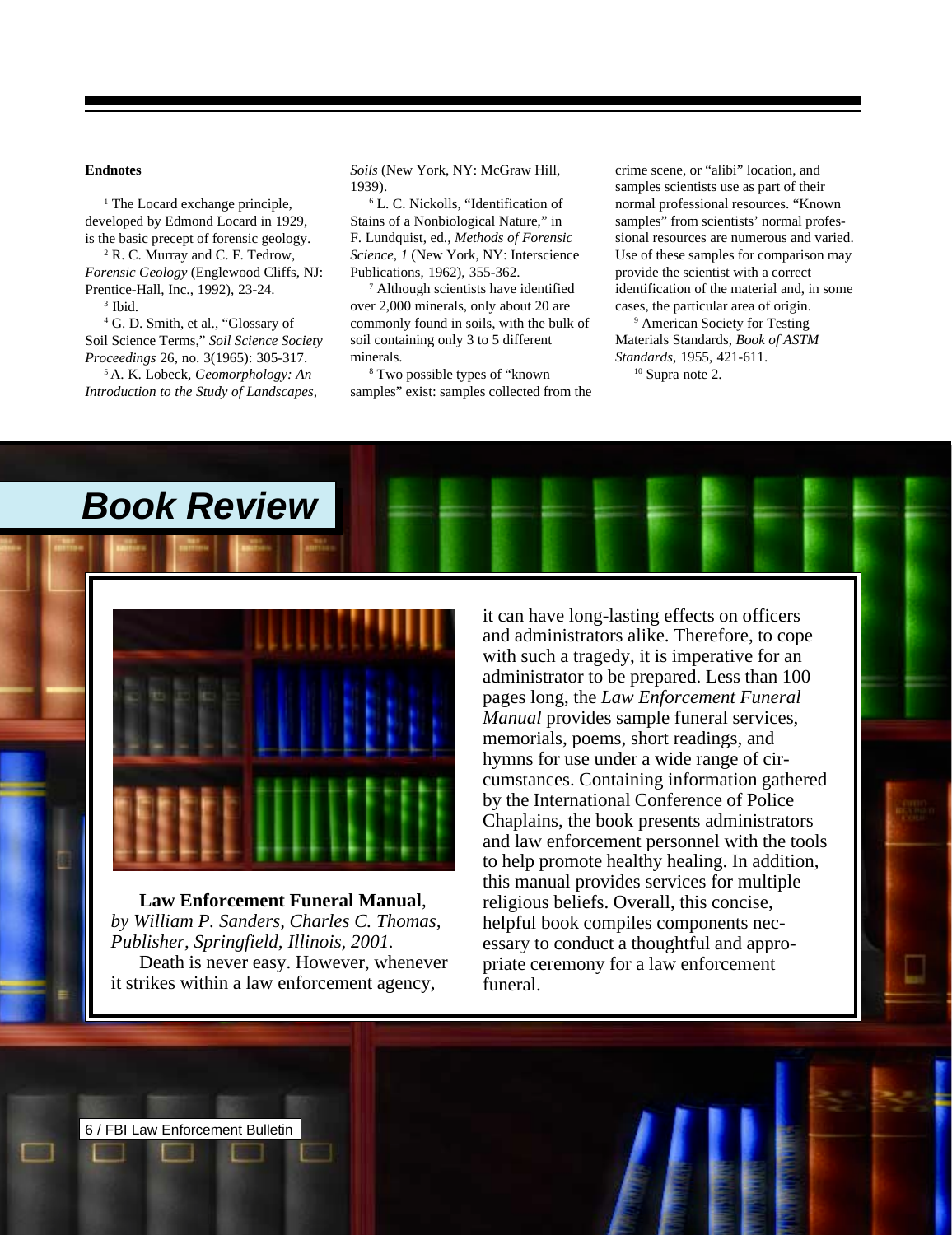Chapter 1 provides a brief overview on how to notify family members or loved ones regarding the death of an officer. The author strongly suggests that the department enlist the services of a police chaplain when making notifications.

Chapter 2 describes the basic elements of the law enforcement funeral. The author examines U.S. flag etiquette and the use of pipe and drum corps, bugler, honor guard, badge mourning bands, flowers, and ribbons in detail. This chapter also offers special religious funeral considerations for those officers of varied beliefs (e.g., Buddhist, Hindu, Islamic).

Chapter 3 gives the law enforcement administrator the entire funeral services for officers killed in the line of duty, killed off duty, and retired. As part of the funeral service, the author provides prayers, scriptures, readings, hymns, and closing benedictions. In addition, this chapter provides necessary information on how the motorcade would proceed to the cemetery. This latter point often is overlooked in prior planning and policy determination.

While the first three chapters focus on the deaths of human officers, chapter 4 contains memorial services for law enforcement service animals. Although most agencies have existing policies regarding officer deaths, work dogs and horses rarely are mentioned, even though their deaths occur much more frequently. As a result, administrators often are at a loss as to how to handle these events. This chapter fills a much-needed void in the extant literature.

Chapter 5 offers those conducting memorial services poems, prayers, hymns, and short

readings specifically designed for officers who have passed away. In addition, this chapter mentions the needs of the survivors and points out the necessity of advising family members and loved ones that the agency will be honoring the deceased officer in ceremonial fashion. To promote healthy healing, this chapter also focuses on survivor resources and support agencies.

In the appendices, the author provides a sample departmental policy or standard operating procedure model that can be modified quickly to assume the needs of the individual agency. Additionally, a funeral checklist contains the important components in a handy, to-do format, as well as a model for debriefing personnel after critical incidents.

The *Law Enforcement Funeral Manual* is a well-designed guide for police administrators. It is presented in a fashion that is acceptable to those having no experience in police funerals, as well as seasoned veterans and clergy alike. Although it is in sharp contrast to most law enforcement publications, the manual provides basic information that an agency can use to quickly and professionally prepare after tragedy strikes. It should be a necessary, if not totally welcome, addition to any law enforcement agency's library.

> Reviewed by Charles Mesloh, Assistant Professor, Florida Gulf Coast University

Jennifer James-Mesloh, President, Advanced Research Solutions, Inc. Labelle, Florida

March 2004 / 7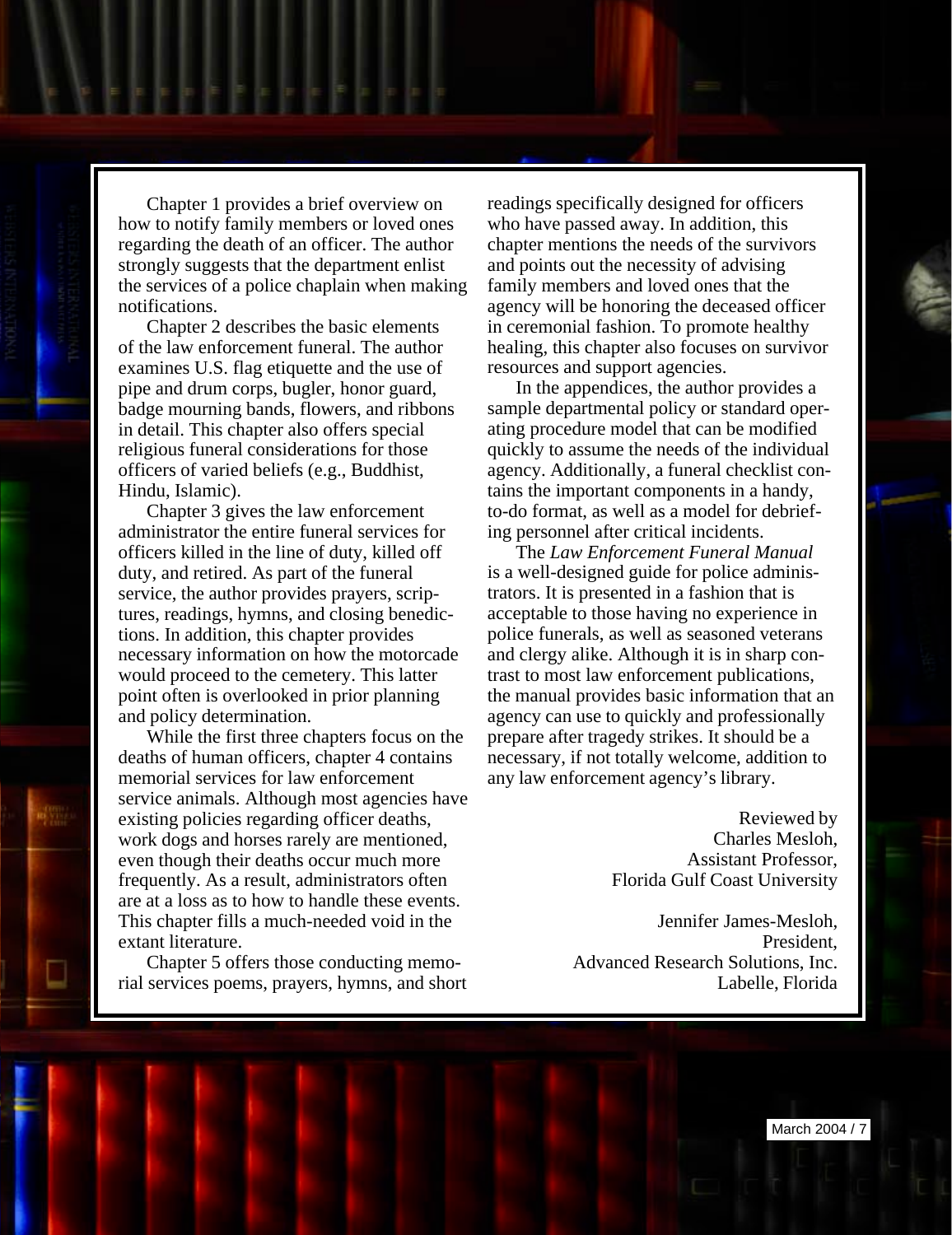# <span id="page-8-0"></span>*Focus on Identity Theft*

*Identity Theft Within Federal Student Aid Programs* By Sharon Jones-Davis

dentity theft is a rapidly growing crime that<br>has reached the hallowed halls of academist<br>Identity thieves have targeted U.S. Department of Education federal student aid programs, with a potential impact on million of students at thousands of institutions of higher learning nationwide. The department processes over 11 million applications for student financial aid and disburses over \$60 billion a year in federal student aid funds. dentity theft is a rapidly growing crime that has reached the hallowed halls of academia.

The department's Office of Inspector General (OIG) serves as its law enforcement arm. With regional offices and over 70 special agents, the OIG investigates allegations of identity theft involving federal student aid funds in conjunction with the U.S. Attorney General's Office. Within the last year and a half, OIG investigations conducted along with other federal, state, and local police have resulted in over \$1 million in court ordered restitutions. And, the numbers continue to grow.

The methods that these perpetrators employ vary from the fraudulent use of personal information belonging to family members and friends to conspiracies that involve groups of individuals who have access to student information. Identity thieves also have used the identities of deceased

individuals and prison inmates to apply for and obtain federal student aid. Beginning in 2002, the department began checks of Social Security numbers against death records to identify the fraudulent use of numbers formerly issued to deceased individuals.

A recent example of student identity theft resulted in a 26-count indictment against an individual in U.S. District Court, Western District of New York, for his role in allegedly defrauding the Department of Education of over \$160,000 by submitting fraudulent student loan applications in the name of his mother and brother. The indictment also charged that the individual prepared and submitted approximately 2,370 additional student loan applications requesting disbursement of approximately \$43.8 million. These applications were prepared using multiple fictitious identities that claimed attendance at various colleges in the United Kingdom.

OIG collaboration with the Mesa Police Department, Mesa Community College, the Social Security Administration, and the U.S. Secret Service recently resulted in an individual pleading guilty to one count of student aid fraud and one count of identity theft. He also admitted to forfeiture allegations. The investigation revealed that he had assumed over 50 different identities to obtain approximately \$313,000 in federal student aid. Many of the victims were prison inmates. He faces a potential sentence of 20 years and a \$270,000 fine. Because he admitted to forfeiture allegations, he faces forfeiture of his house, car, computer and electronic equipment, and nearly \$70,000 in cash and bank accounts.

Crimes such as these have resulted in Secretary of Education Roderick Paige, Inspector General John Higgins, and Federal Student Aid Chief Operating Officer Theresa Shaw launching an identity theft prevention initiative to alert students who are particularly vulnerable to this type of financial crime. The Web site *www.ed.gov/ misused* provides information about how to prevent and report identity theft that involves federal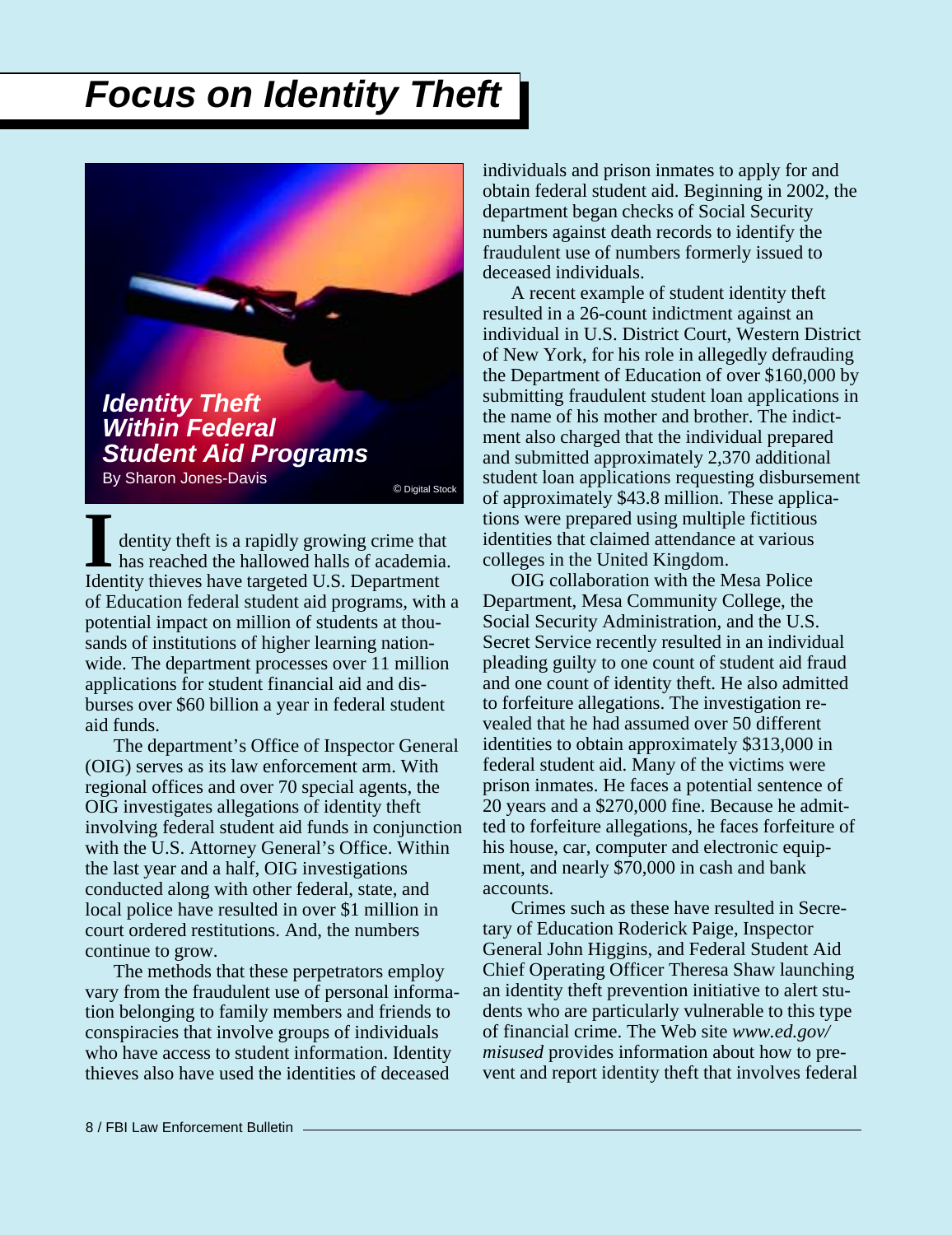<span id="page-9-0"></span>student aid funds. The OIG has increased its datamining efforts to identify potential trends and patterns involving identity theft and other crimes involving fraud against the student aid programs. As a result of data mining, the OIG also was able to assist other federal law enforcement agencies identify foreign nationals with terrorist links who fraudulently obtained student aid.

The OIG will continue in its efforts to combat identity theft by conducting investigations

involving individuals who steal personal information to commit fraud within federal student aid programs. The OIG seeks to expand its role in preventing student aid identity theft by working with other law enforcement agencies and educating students to the long-term economic threat this crime poses.  $\triangleleft$ 

*Sharon Jones-Davis is a program management analyst at the U.S. Department of Education, Office of Inspector General, Investigation Services.*

# *Unusual Weapon Alert*

### *Bullet Cartridge Knives*

This unusual weapon appears to be a rifle cartridge with a head stamp that reads "30-06 SPRG." Instead, it has a sharp metal blade inside that poses a serious threat to law enforcement officers.

This weapon looks like a handgun cartridge, but contains a sharp metal blade with a head stamp that reads, "30-06 SPRG." Law enforcement officers should be aware of the possible threat of this weapon.

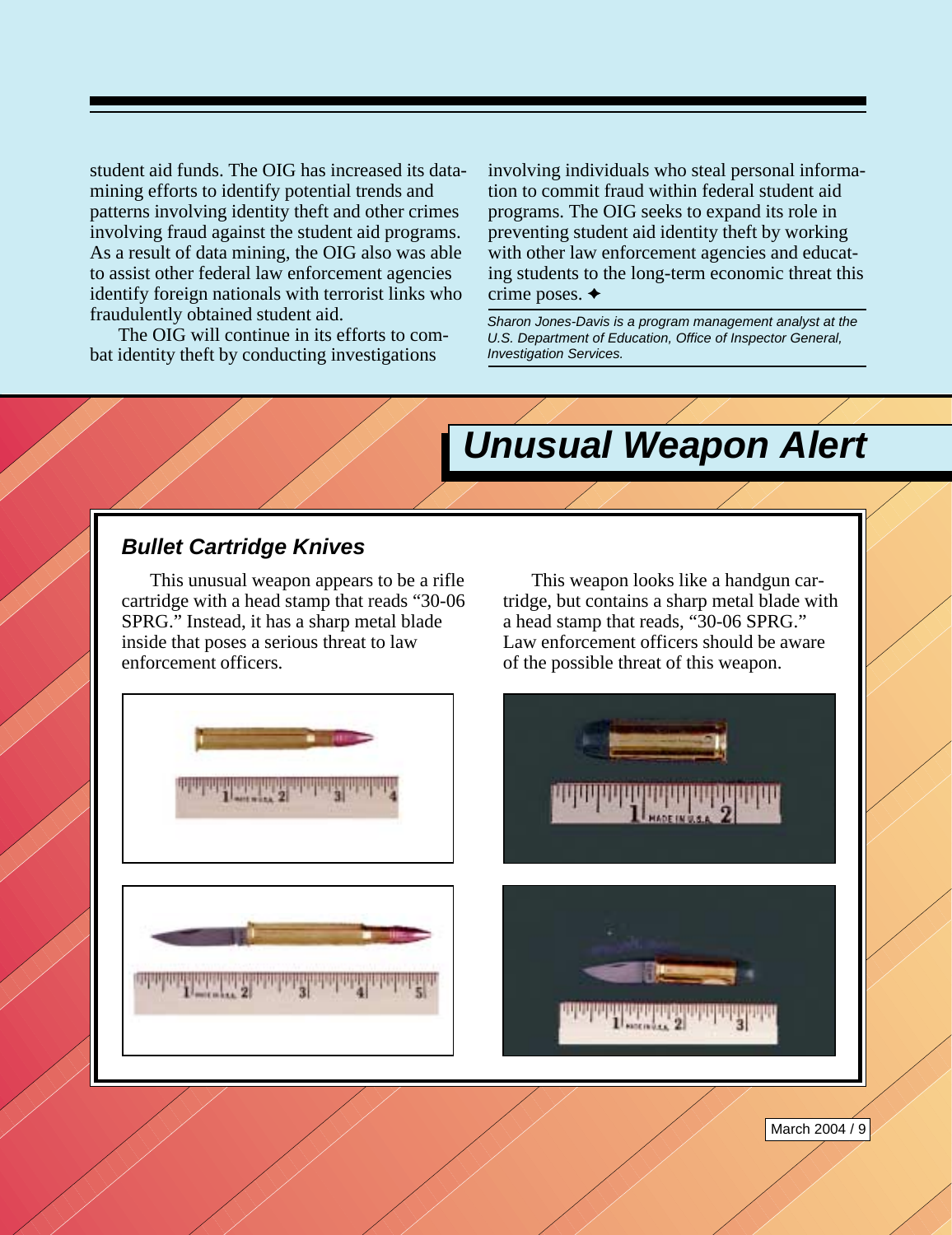<span id="page-10-0"></span>

nvestigating sudden, unexplained infant death (SUID) in the United States serves **IVEN** Investigating sudden, unex-<br>plained infant death (SUID)<br>in the United States serves<br>as one of the many challenges facing law enforcement officers. Federal, state, and local investigators alike often receive little introduction to SUID and do not fully understand their role in a SUID investigation when required to handle one. A more complete understanding of this role can enable law enforcement officers to work effectively

through a SUID investigation, providing a much greater chance of an accurate determination of what caused or contributed to a child's death.

#### **SUID AND SIDS**

SUID cases involve infant deaths that occur outside of a doctor's care without an immediate explanation of their cause. People should not confuse SUID with sudden infant death syndrome  $(SIDS)$ ,<sup>1</sup> which refers to

the sudden death of a child under 1 year of age that remains unexplained even after a thorough case investigation<sup>2</sup>—scientists call it a "diagnosis of exclusion." SIDS is the most frequently determined cause of SUID.<sup>3</sup>

SUID investigators should consider that SIDS claims more infant lives in the United States than congenital anomalies, illnesses, injuries, and homicides combined. In fact, SIDS deaths outnumber abuse and neglect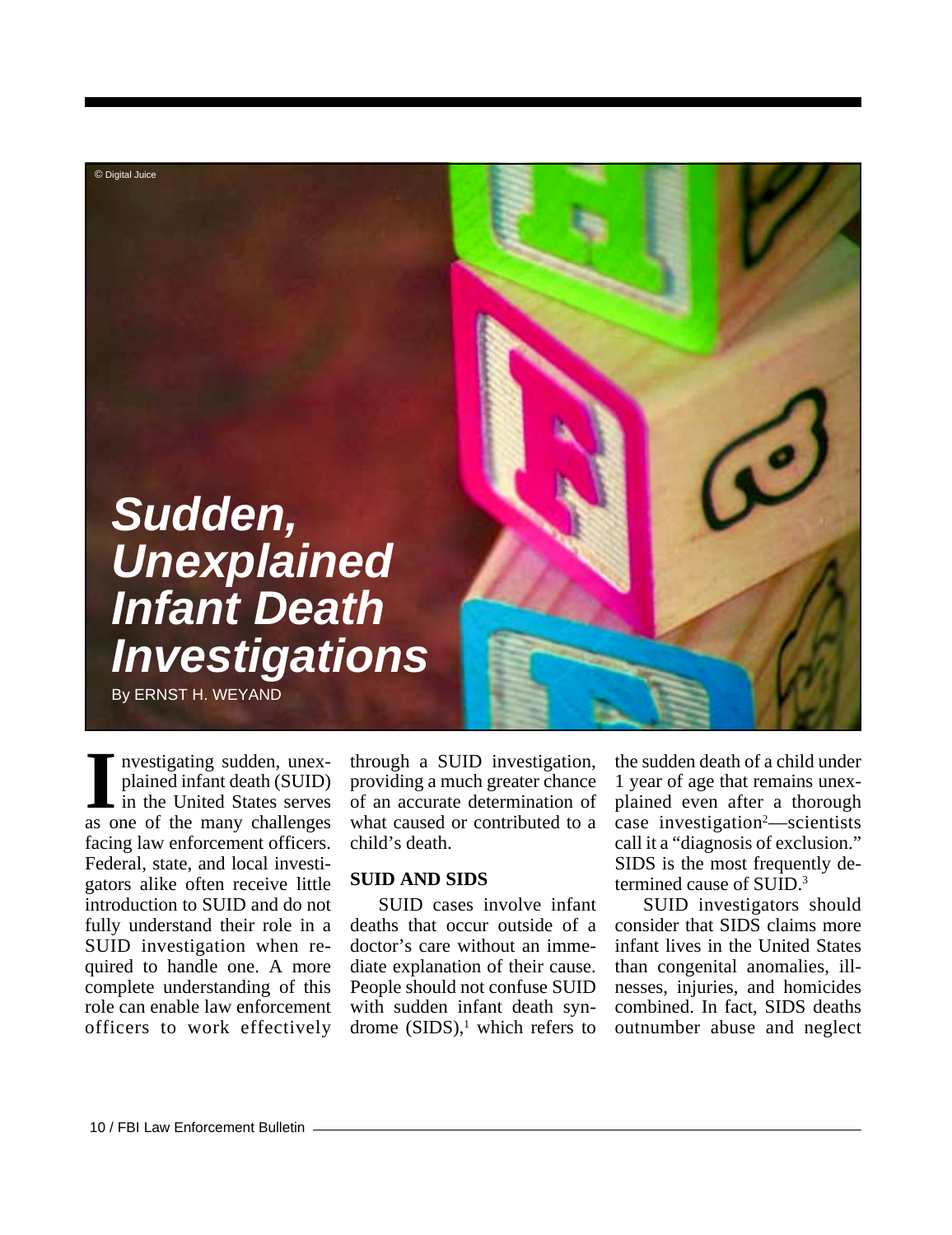deaths in children under 1 year of age nearly 9 to 1.4 Law enforcement officers that investigate infant deaths on Indian reservations must face an even more alarming concern: SIDS deaths among Native American babies occur at a rate of nearly 3 times the national average (6 per 1000) for that of Caucasian infants (2 per 1000)—in North and South Dakota, the rate is approximately 4 times that figure (8 per 1000).5

### **THE SUID INVESTIGATION**

Agencies should treat the sudden, unexplained death of an infant like any other mysterious death. A meticulous investigation must begin immediately to determine if criminal behavior caused or contributed to the death of the child. Often, if investigators find no such evidence during the initial stages of a SUID case, health professionals (e.g., medical examiners, forensic pathologists, and coroners) in large metropolitan areas with ample investigative resources complete the investigation to determine the cause and manner of the infant's death. In more rural areas where these means may not exist, law enforcement officers commonly assist them in solving these cases. Regardless, without a complete investigation, the circumstances surrounding a baby's death will remain a mystery.

Approximately 15 percent of SUID investigations will identify a cause of death other than SIDS.<sup>6</sup> Murder serves as one example—in 2000, the homicide rate for children under the age of 1 year reached a 30-year high (9.1 murders per 100,000 infants), a number twice that reported in 1970 and nearly equivalent to the 2000 homicide rate for American teens between the ages of  $15$  and  $19$ .<sup>7</sup> Many researchers consider this number low, not accurately depicting the number of infant murders in the United States.

Many law enforcement officers find the SUID investigation enigmatic; instead of looking for possible wrongdoing, they often must focus their efforts on establishing an overwhelming lack of evidence. In other words, an investigator engages in an

"investigation of exclusion" by examining various areas outside the normal scope of a criminal case to rule out such possibilities as abuse, neglect, environmental factors, illness, accidental asphyxiation, or strangulation. To streamline this process and to ensure that they do not overlook critical evidence, officers should consider dividing a SUID investigation into four general categories: the death scene analysis, the autopsy, an examination of the infant's medical history, and a review of the family case history.

### **The Death Scene**

The death scene is the phase of a SUID investigation most affected by the passage of time. To work efficiently, investigators must know what to look for and how to document the findings. Officers should begin at the

*"*

*...without a complete investigation, the circumstances surrounding a baby's death will remain a mystery.*



*Special Agent Weyand serves in the Indian Country Unit at FBI Headquarters in Washington, D.C.*

*"*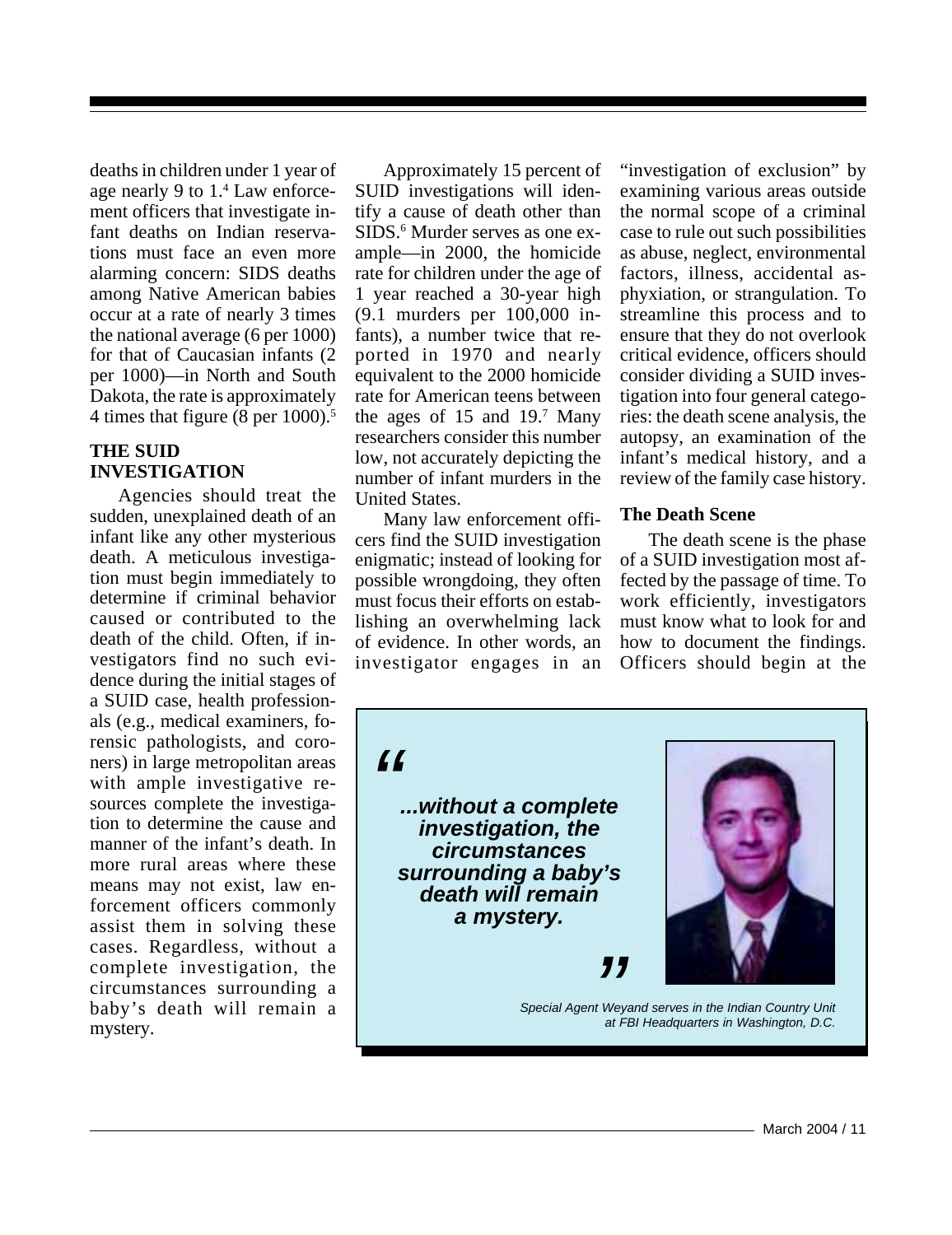place where the infant's death was pronounced and quickly move to the location (if different) where the baby was found dead or unresponsive. If possible, investigators ought to occupy both places as soon as the death is reported and quickly identify the individuals who located the child because their observations can greatly assist the re-creation of the death scene.

At the scene, investigators should describe, in detail, the site where witnesses found the baby. For example, if the death occurred at home in the infant's bedroom, officers ought to include a description of the room, as well as their observations of the sleeping surface. Investigators must take great care in documenting these details (e.g., "The mattress is too small for the crib" or "Officers noticed a broken spring in the bedding"). They also should determine if anyone was sleeping with the child at the time of death and if this person was impaired by alcohol or other drugs. After examining the sleeping site, investigators then would record a variety of environmental factors, including inside temperature, outside temperature, type of heating present, type of air conditioning, any humidifier or vaporizer use, type of flooring, state of the home's cleanliness, number of people living in the residence, and any presence of animals.

The collection and thorough documentation of physical evidence at the death scene can prove essential in accurately establishing an infant's cause of death. Items considered important to a SUID investigation include the baby's clothes and diaper, bedding, formula, time and contents of the last bottle, overthe-counter or prescribed drugs

*People should not confuse SUID with sudden infant death syndrome (SIDS)....*  $\left\{\begin{array}{c}\right\}$   $\uparrow$   $\uparrow$   $\uparrow$   $\uparrow$   $\uparrow$   $\downarrow$   $\downarrow$   $\downarrow$ 

or medications, and other appropriate items, such as folk remedies or unpasteurized honey (if ingested within 30 days of the time of death). In addition, investigators should collect any toys located nearby and document their relative position to the child.

Officers also must meticulously document the baby's general appearance. This serves as a critical portion of the death scene investigation and provides invaluable information to the health professional—in this regard, investigators can communicate more effectively when

familiar with basic medical concepts and terms related to infant death. When documenting the general appearance of the child, officers should note the body, face, head, and neck positions; rigor mortis; postmortem lividity (creating a drawing and depicting the pattern); birthmarks; body temperature; physical development; evidence of trauma; state of hydration; and any fluids (e.g., vomitus, blood, mucus, or other secretions) or obstructions present in or around the baby's mouth or nostrils. Additionally, they ought to document all attempts to resuscitate the child, along with any physical signs of attempted resuscitation (e.g., endotracheal tube, chest ecchymosis,<sup>8</sup> EKG monitor pads, or intravenous lines).

#### **The Autopsy**

"

The forensic autopsy of the infant serves as a critical step in a SUID investigation. Without a thorough autopsy by a competent, experienced health professional, the cause and manner of the baby's death will remain in question. The law enforcement officer plays a critical, though limited, part in this phase of the investigation. While carrying out their role in this process, investigators ought to remain sensitive to the needs of the child's family and effectively explain the importance of a forensic autopsy.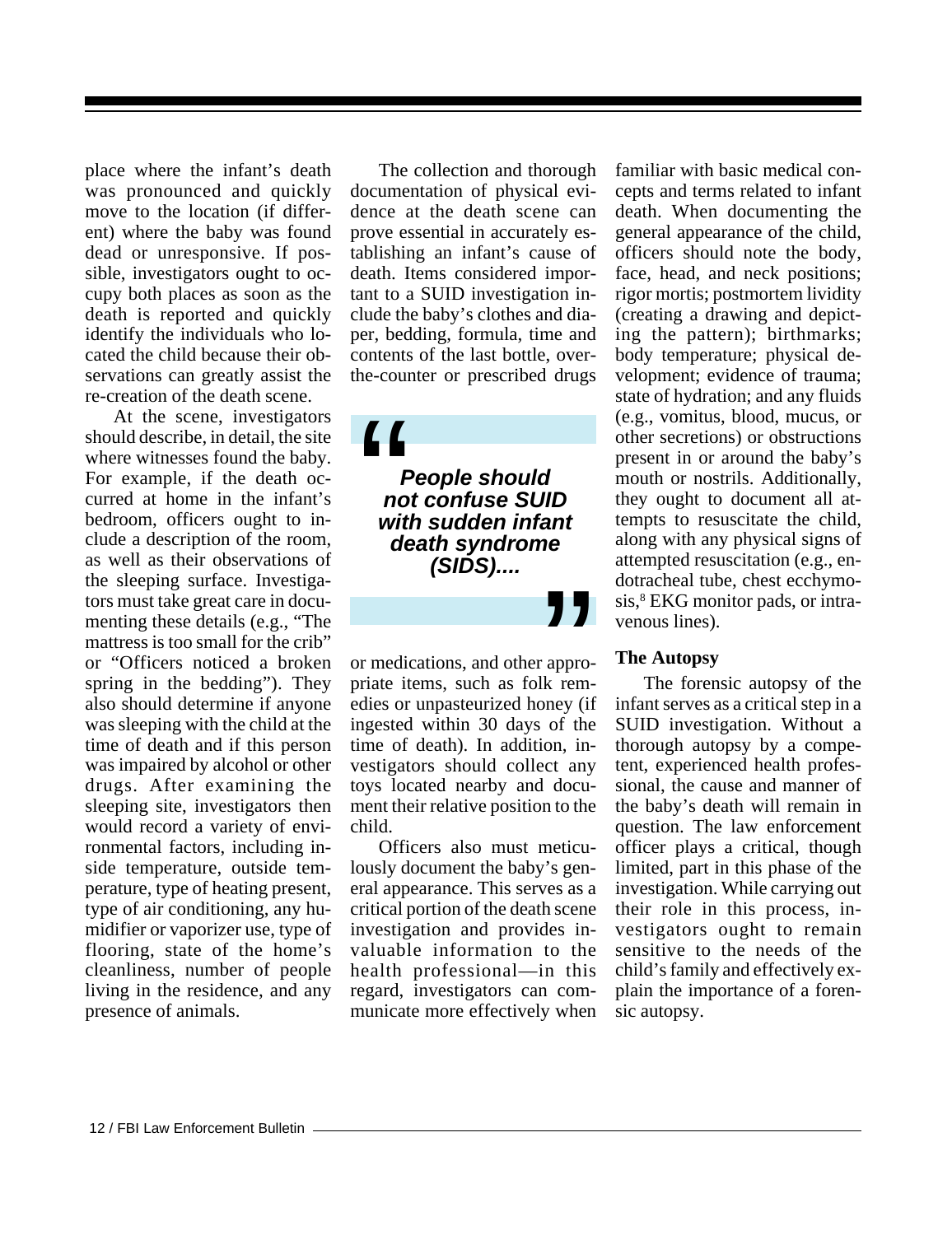### **Considerations During a SUID Investigation**

- 1. *Remain sensitive to the family, but stay focused*. Although painful for the family, a detailed investigation may shed light on the true cause of death.
- 2. *Time is critical*. Crucial evidence will become lost or destroyed if the investigation does not begin immediately.
- 3. *Trust your investigative instincts*. Remain alert to the possibility of rollover death (also referred to as overlying death), accidental suffocation, strangulation, positional asphyxiation, child abuse, child neglect, or homicide. Investigators should use their experience, training, and judgment to develop additional leads in any stage of the SUID investigation.
- 4. Use a SUID investigative protocol.<sup>9</sup> This written checklist, or guide, ensures that investigators do not overlook critical evidence during the "investigative window"of a SUID investigation.

First, the officer obtains parental consent, a coroner's directive, or a court order authorizing the autopsy. Next, the investigator must coordinate the transportation of the infant (while maintaining a proper chain of custody). The officer also should make efforts, early in the investigation, to obtain the baby's medical records, as well as documentation of the mother's prenatal care. Copies of these records ought to accompany the infant to the autopsy. Finally, the investigator should remain available, either in person or by telephone, to provide input and observations to the health professional at the time of the autopsy.

### **The Infant's Medical History**

Investigators can gather much of the information about

the child's medical history from records, as well as interviews with parents, guardians, or caretakers—of course, if the infant's death resulted from abuse, neglect, or homicide, these individuals may be suspects. Important information to gather during this phase of the investigation includes if the baby had an illness within 48 hours of the time of death, received any medications (prescribed or over the counter), or exhibited any recent changes in behavior or sleeping habits. Officers also should determine if the infant had exposure to tobacco smoke or illicit drugs at any time.

As the investigation into the child's medical history continues, the investigator must determine if the infant experienced previous traumatic injuries, had

illnesses not documented in medical records, or contracted illnesses or medical complications during the first week of life. If the baby required resuscitation at any time since birth, it should be documented in detail. In addition, officers ought to determine if the child ever required oxygen, an apnea monitor, pacemaker, or antibiotic or anticonvulsant medications.

To complete the medical history, the investigator must examine the date and circumstances of the infant's last doctor's visit; determine if the child ever received emergency room attention and, if so, under what circumstances; and ascertain if the baby ever required a hospital stay or surgery. The officer also should document, in detail, the infant's immunizations and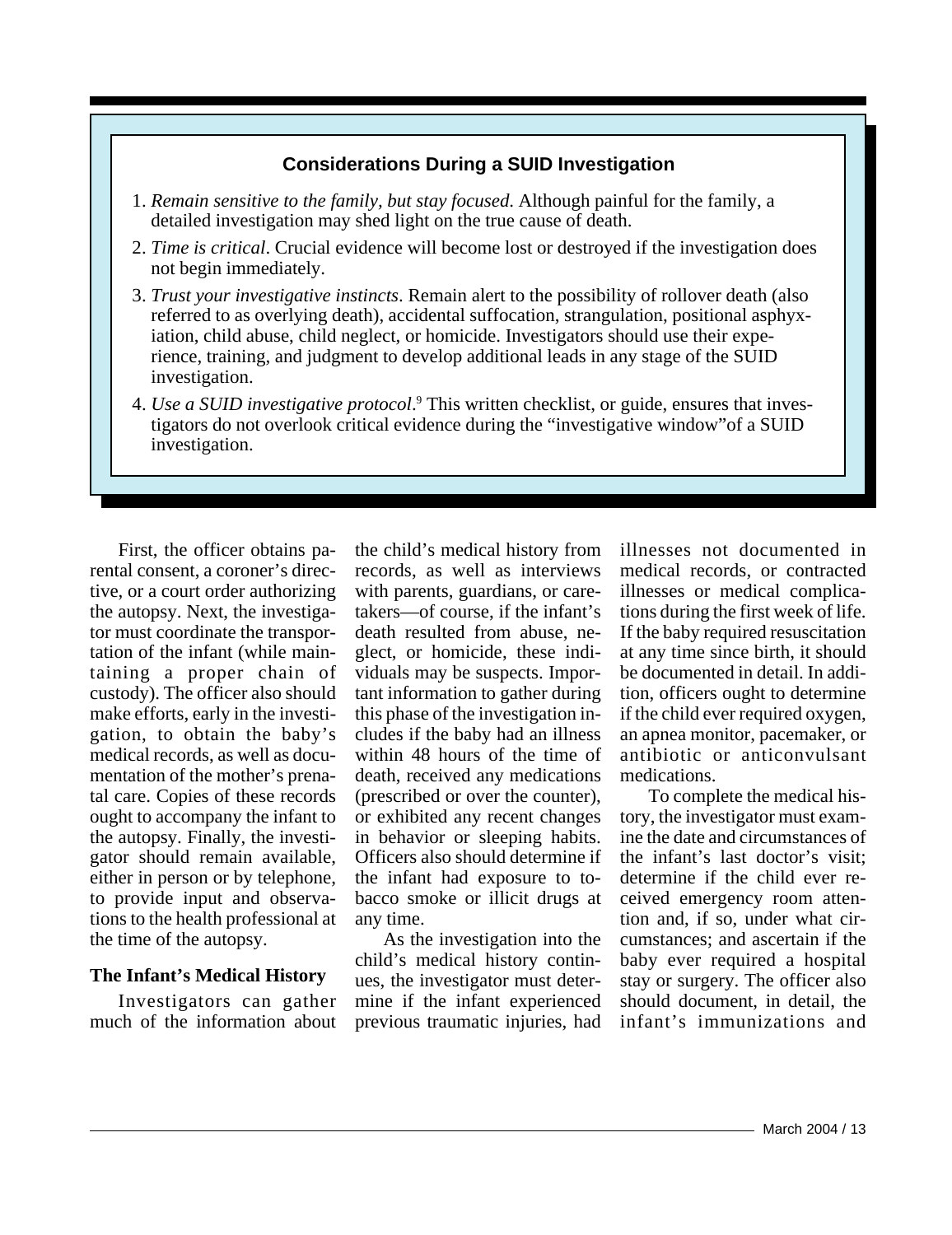when they were administered. Finally, the investigator ought to develop information about the child's feeding history (e.g., Did the infant have any food intolerances?) and establish the baby's exposure to illness through contact with adults or animals.

#### **The Family's Case History**

A review of the infant's family case history may prove the most time-consuming part of a SUID investigation. The investigator begins by interviewing immediate family members to determine if they have experienced any suspicious childhood accidents, a history of infant or childhood death, SIDS, congenital anomalies, infections, pneumonia, premature birth,

life-threatening trauma, HIV, hepatitis, or sickle-cell anemia. If so, the officer ought to conduct a logical and thorough investigation to gather as much information as possible about each particular instance. If necessary, the investigator should widen this phase of investigation to include extended family members. After the interviews of family members, the officer must contact an appropriate agency, such as social services or child protection services, and inquire about any family contacts and the nature of these contacts.

The investigator also needs to examine and document the mother's prenatal history and medical care. Information ought to include any health problems (e.g., anemia, diabetes, high blood pressure, infections, physical trauma, or sexually transmitted diseases) or use of alcohol, controlled substances, or tobacco during pregnancy. In addition, the officer should determine if the mother had any previous pregnancies, previous live births, previous abortions or miscarriages, or a history of fertility treatment.

Finally, the investigator ought to document the infant's gestational age (considering 40 weeks as "full term") and weight at birth, method of delivery (vaginal birth or cesarean section), and if the baby was part of a dual or multiple birth. To ensure completeness, the officer should determine the age and

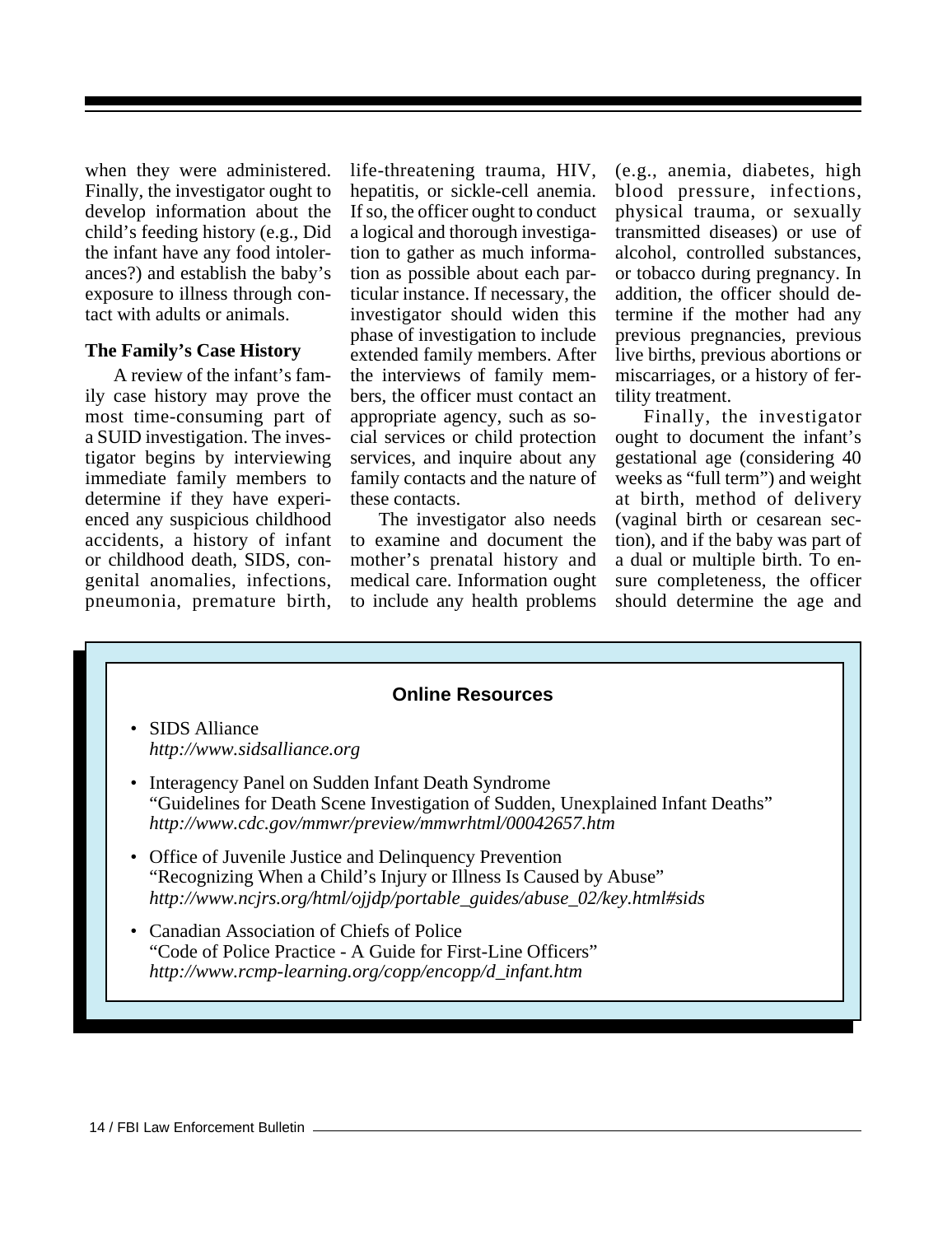health of the other children in the infant's family and describe the family's demographics (e.g., employment, education, income, ages of parents, and citizenship).

After examining and documenting the family history, the SUID investigator must contact the health professional involved with the case and provide the information gathered during the investigation. A discussion of these findings then determines the need for additional work by the officer. Regardless, the investigator must remain available to provide input as necessary during the autopsy/investigation to help determine cause and manner of death.

#### **CONCLUSION**

Law enforcement officers can play a crucial role in SUID investigations. The information gathered during an extensive analysis of the death scene, examination of the infant's medical history, and review of the family case history can greatly supplement the autopsy results and enable the medical professional to properly interpret postmortem findings.

Sudden, unexplained infant deaths can prove challenging to both the law enforcement and medical communities. The team effort between the investigator and the health professional in ensuring a thorough, complete

investigation is essential in establishing the true cause and manner of an infant's death.  $\triangle$ 

#### **Endnotes**

<sup>1</sup> For further information, see Linda Esposito, Larry Minda, and Claire Forman, "Sudden Infant Death Syndrome: Police Can Make a Difference," *FBI Law Enforcement Bulletin*, September 1998, 1-5.

<sup>2</sup> A thorough case investigation includes a complete autopsy, an examination of the death scene, and a review of the infant's clinical history. See Jodi Shaefer, Kathleen Fernbach, and Mary McClain, "SIDS Is Not Homicide But..."; retrieved on September 17, 2003, from *http:// www.asip1.org/sid\_not\_homicide.html*. Without such an analysis, an infant death cannot be attributed to SIDS; it must remain in the "undetermined" or "unexplained" category.

3 Interagency Panel on Sudden Infant Death Syndrome, "Guidelines for Death Scene Investigation of Sudden, Unexplained Infant Deaths"; retrieved on September 17, 2003, from *http:// www.cdc.gov/mmwr/preview/mmwrhtml/ 00042657.htm*.

4 Arizona SIDS Advisory Council, *Facts About Sudden Infant Death Syndrome (SIDS) for Police Officers and Pre-Hospital Personnel,* Infant Death Support Series (April 29, 1994).

5 Department of Health and Human Services, *Mi Cinca Kin Towani Ewaktonji Kte Sni*, Results of the Aberdeen Area Infant Mortality Study (June 6, 1998). 6 Supra note 3.

7 Laura Sessions Stepp, "Infants Now Murdered As Often As Teens," *The Washington Post*, December 10, 2002, sec. A, p. 3.

8 Evidence of ruptured blood vessels.

9 A model protocol is available at *http:/ /www.fbi.gov/hq/cid/indian/about.htm*.

## **Wanted: Photographs**



**h P**alletin staff is **T**always on the lookout for dynamic, law enforcement-related photos for possible publication in the magazine. We are interested in photos that visually depict the many aspects of the law enforcement profession and illustrate the various tasks law enforcement personnel perform.

We can use either blackand-white glossy or color prints or slides, although we prefer prints (5x7 or 8x10). We will give appropriate credit to photographers when their work appears in the magazine. Contributors should send duplicate, not original, prints as we do not accept responsibility for damaged or lost prints. Send photographs to:

Art Director *FBI Law Enforcement Bulletin*, FBI Academy, Madison Building, Room 209, Quantico, VA 22135.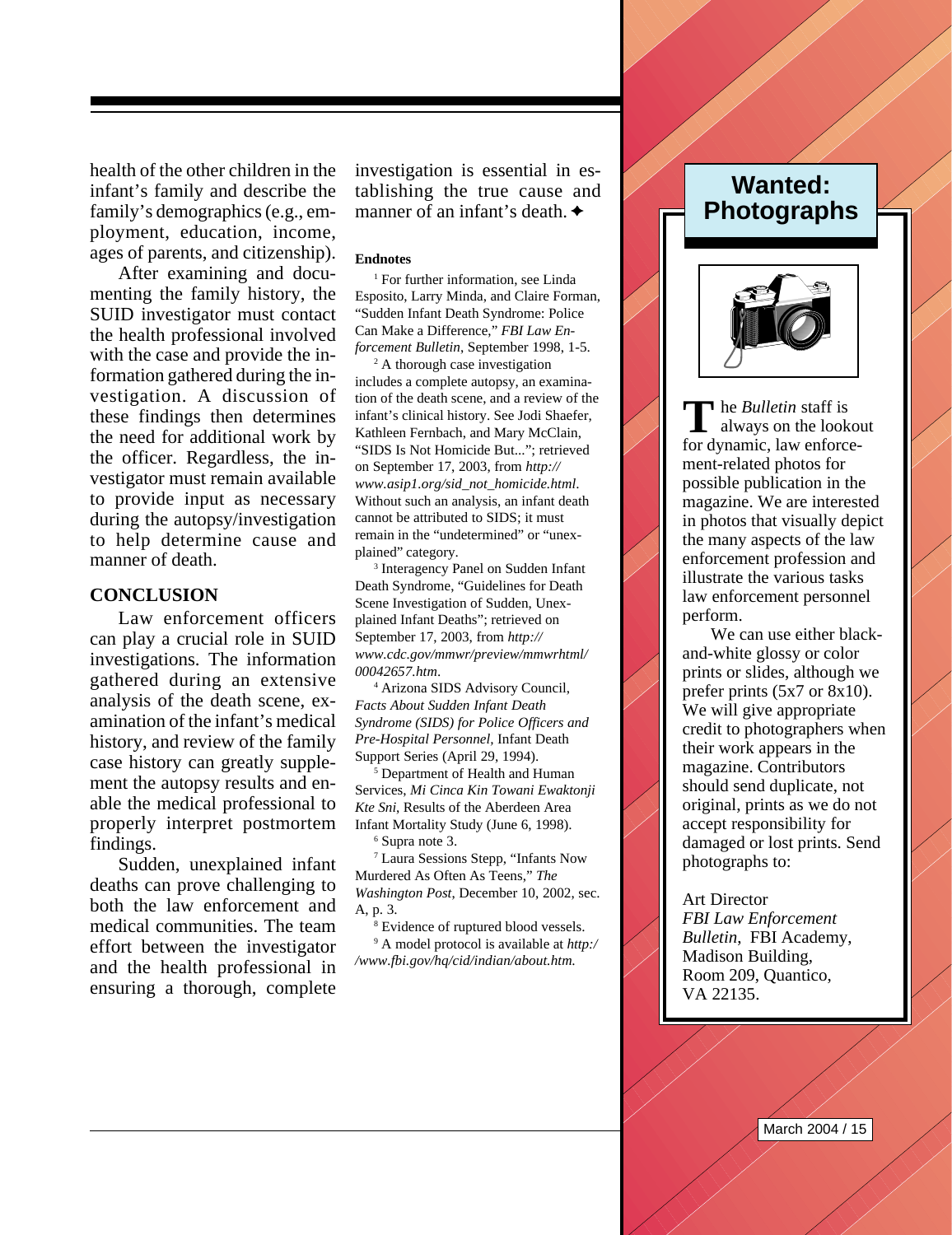# <span id="page-16-0"></span>*Bulletin Reports*

### *Corrections*

The National Institute of Corrections (NIC) presents *Gender-Responsive Strategies: Research, Practice, and Guiding Principles for Women Offenders,* which summarizes current knowledge on the characteristics of women in correctional settings, the ways in which gender makes a difference in current criminal justice practice, and multidisciplinary research and theory on women's lives that have implications for managing women in the criminal justice system. For availability and ordering informa-

tion, contact the NIC Information Center at 800- 877-1461 and reference accession number 018017. This publication also is available electronically at *http://www.nicic.org/pubs/ 2003/018017.pdf*.

## *Juvenile Justice*

The Office of Juvenile Justice and Delinquency Prevention (OJJDP) presents *Juvenile Gun Courts: Promoting Accountability and Providing Treatment,* which draws on the experiences of policymakers and practitioners involved with juvenile gun courts to describe their development. Juvenile gun courts are targeted interventions that expose youth charged with gun offenses to the ramifications of such acts. Like its better-known counterpart, the youth drug court, the juvenile gun court is a specialty court that features small case loads, frequent hearings, immediate sanctions, family involvement, and treatment services. This bulletin, part of the Juvenile Accountability Incentive Block Grants Best Practices Series, reviews the OJJDPsupported Jefferson County, Alabama, Juvenile Gun Court. This report is available electronically at *http:// ojjdp.ncjrs.org/pubs/courtsum.html#187078* or by contacting the National Criminal Justice Reference Service at 800-851-3420.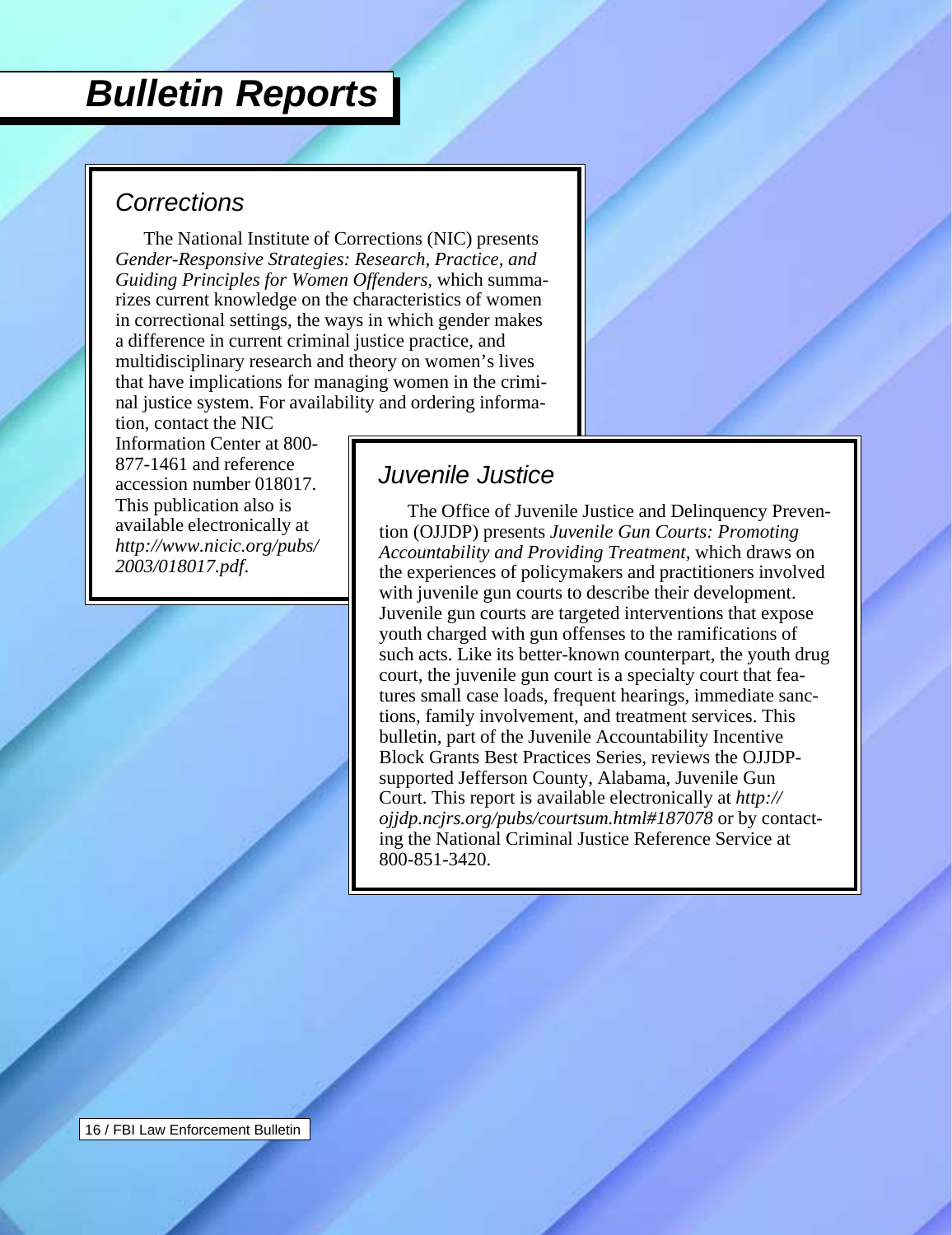### *Training*

The Office of Community Oriented Policing Services (COPS) presents *Mutual Respect in Policing*, a teaching aid for instructors and facilitators who provide information to police officers on the subject. This videotape and lesson plan provide officers with a greater awareness of respectful police behavior, help them strengthen their ability to work toward better community relationships, and enhance their awareness of culturally sensitive issues. The video contains five scenarios of police-citizen interaction that can be presented separately during successive roll calls or together in

## *Web-Based Resources*

The Bureau of Justice Statistics (BJS) presents *Homicide Trends in the United States*, a section of its Web site that contains over 50 charts that describe homicide patterns and trends in the United States since 1976. Homicide is of interest not only because of its severity but also because it is a fairly reliable barometer of all violent crime. This site can be accessed at *http://www.ojp.usdoj.gov/bjs/ homicide/homtrnd.htm.*

one classroom presentation. The lesson plan guides the instructor through the training video, highlights teaching points, and poses specific questions about the scenarios from the video. Availability and ordering information are available through the U.S. Department of Justice Response Center at 800-421-6770.

*Bulletin Reports* is an edited collection of criminal justice studies, reports, and project findings. Send your material for consideration to: *FBI Law Enforcement Bulletin*, Room 209, Madison Building, FBI Academy, Quantico, VA 22135. (NOTE: The material in this section is intended to be strictly an information source and should not be considered an endorsement by the FBI for any product or service.)

March 2004 / 17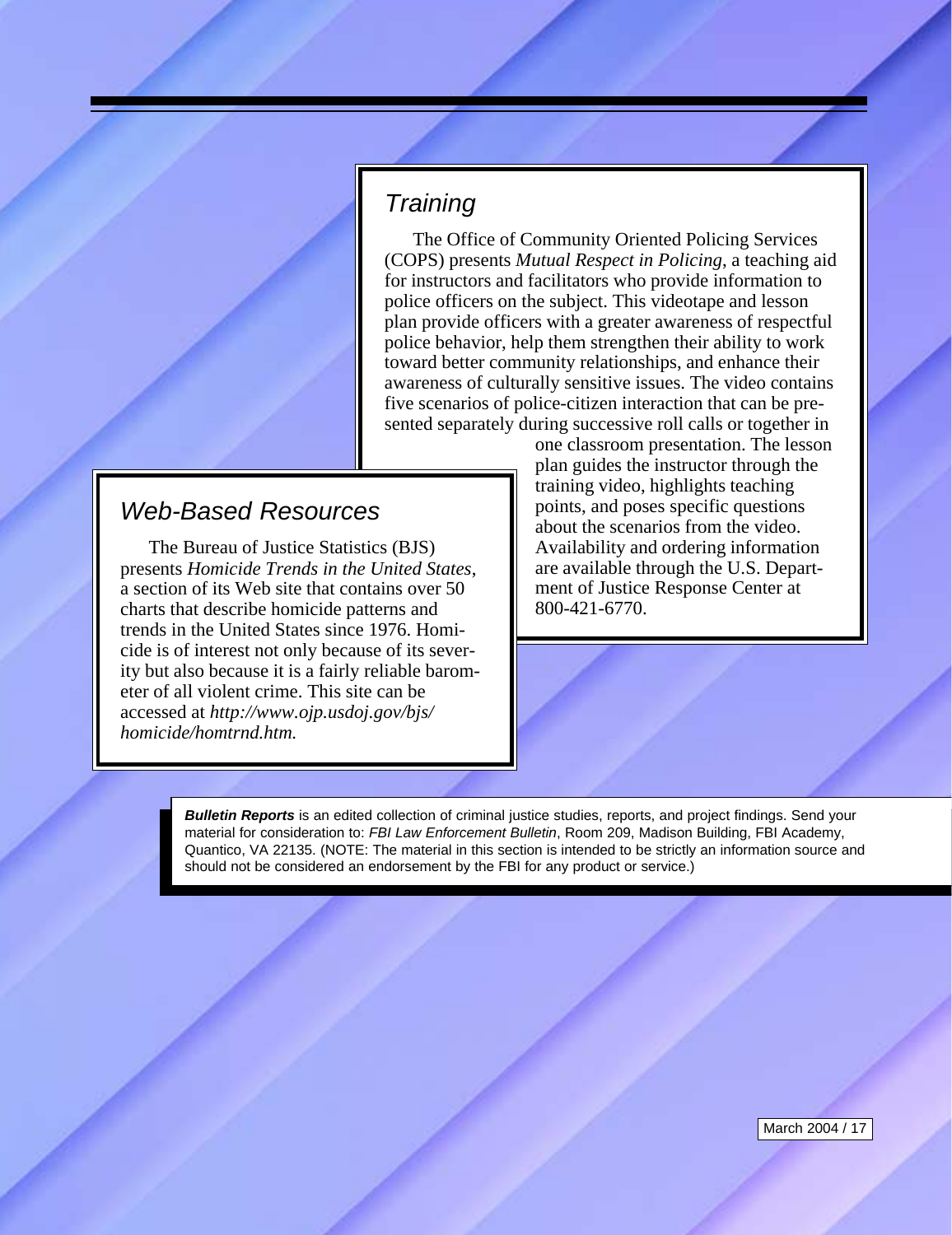<span id="page-18-0"></span>

discussion concerning the definition of community policing can indiscussion concerning<br>the definition of com-<br>clude vastly different connotations, depending upon the views held by those involved. Streetlevel officers might conjure up a scenario that requires the transfer of officers from traditional enforcement duties to an assignment that requires little "police action" but, instead, concentrates on helping citizens confront "order maintenance" issues. Community groups may

envision a police force that responds exclusively to the demands voiced by them. Researchers usually define the model by their particular orientation. Politicians typically support the concept, but often remain unsure of what the theory means. Law enforcement administrators tend to view the idea as another federally supported initiative that they must implement to receive grant funds. Finally, officers and citizens working in a successful project often reach a consensus interpretation entirely dissimilar to any of these. With such a wide range of viewpoints, formulating a definition of community policing becomes a daunting task. However, one explanation highlights nine words that can provide the key to better understanding the concept.

> Community policing is a *philosophy* of full-service, *personalized policing* where the same officer *patrols* and works in the same area on a *permanent* basis, from a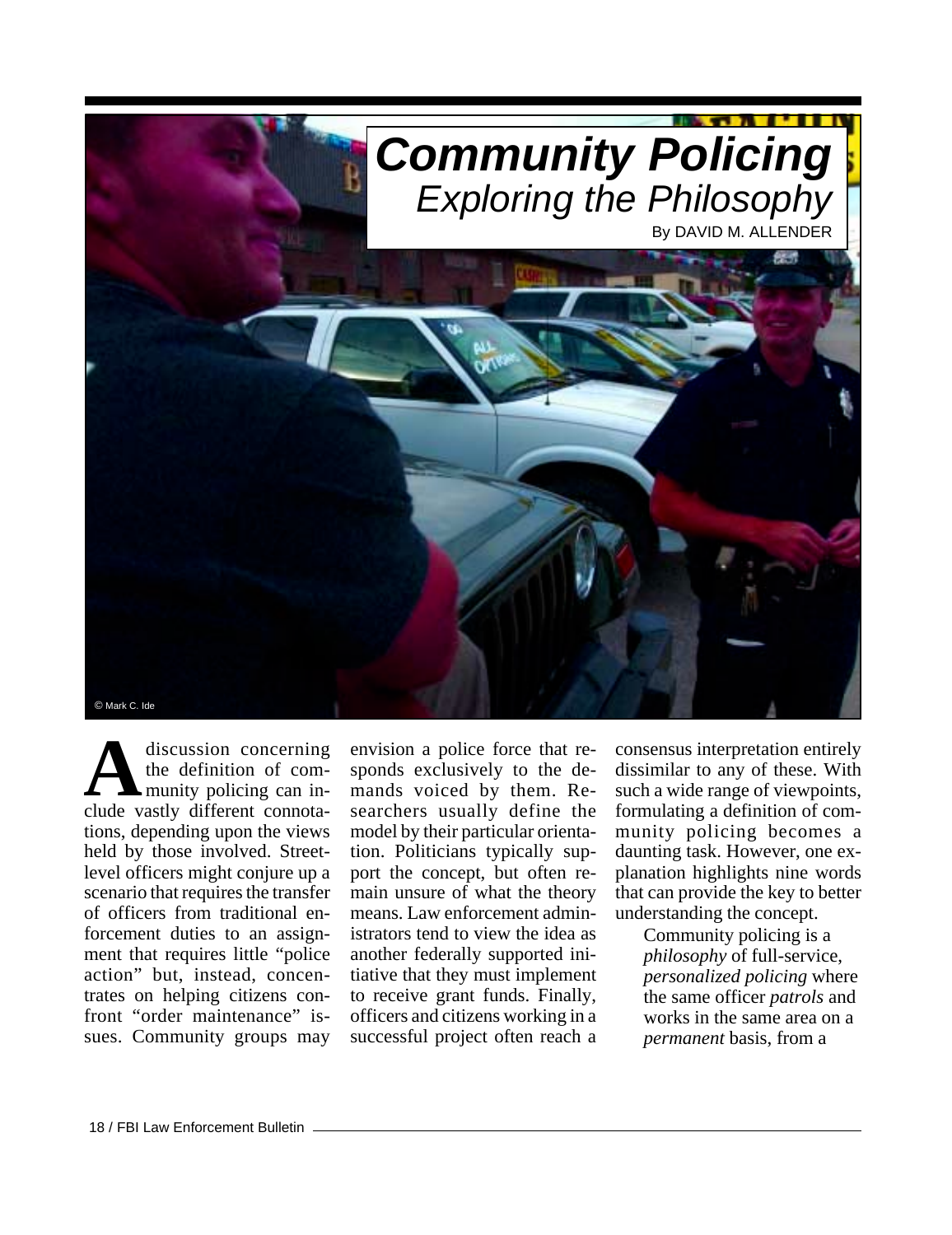decentralized *place*, working in a *proactive partnership* with citizens to identify and solve *problems*. 1

Based on this definition, the first indication that this form of policing differs from other approaches is its label as a philosophy. Three other critical aspects include personalized, partnership, and problem-solving ingredients. Other identified factors, while important, are not as essential to understanding the concept of community policing.

#### **CHANGING THE APPROACH**

Over the years, American society has embraced a number of policing methodologies. Many scholars have defined the type of work done by officers in the 1950s through the early 1970s as "traditional" policing. This terminology, in fact, can prove misleading. Several factors, including the massive shift of many police forces into vehicles equipped with radios, reform initiatives designed to remove politics from the police agencies, and early steps toward professionalism, already had altered the methods and tactics employed by law enforcement. Moreover, not everyone in the profession accepted the traditional policing approach.

To this end, several law enforcement agencies attempted to implement "team policing" in the 1980s. Poorly defined and improperly marketed to law enforcement and the public, this model had little chance of success. Rising crime rates, especially in the categories of violent crime, dictated the need to develop a more successful model for police to follow. Community policing, which attempts to form a partnership between the police and residents in the neighborhoods the officers serve, developed primarily because many people desired an improved American police force.

Early advocates of community policing identified order maintenance issues as important factors in the overall control of crime.2 Reports identifying the amount of crime in the country indicated that most Americans were much more likely to encounter problems associated

with uncivil behavior than to become a victim of crime. Fear on the part of residents, however, often caused community groups to equate disorderly persons with criminal activity. Academic information supported the feeling that resident fear represented an important factor in determining police effectiveness. Thus, reducing civil disorder became a main ingredient of the emerging community policing philosophy.

Law enforcement professionals, equipped with lessons learned during the problemladen traditional policing period and the failed team policing initiative, realized the need to work with the various communities they served to identify issues viewed by each neighborhood as significant. Traditional policing "is centered on serious crime,

*"*

*" Public support for community policing can vary depending on how an agency plans and implements the effort.*



*Captain Allender serves with the Indianapolis, Indiana, Police Department.*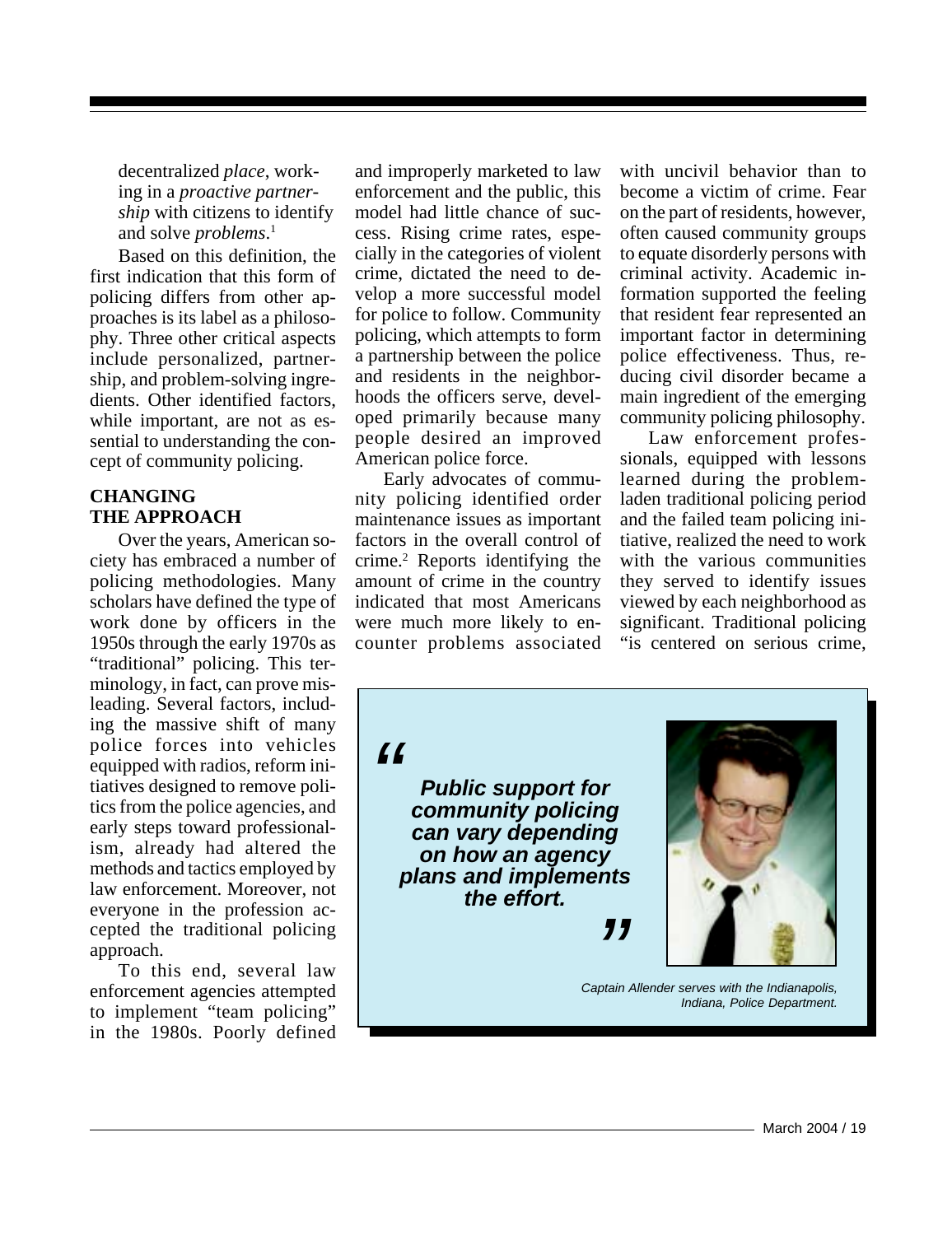as opposed to maintenance of community social order or general service delivery."3 Those designing community policing projects were determined to go in a different direction, but they faced many challenges. The first obstacle to overcome was formulating a definition for the concept.

#### **DEFINING THE CONCEPT**

Confusion about what constituted community policing arose from the beginning. Everyone from citizens to politicians, academics, and even law enforcement managers espoused conflicting ideas of what comprised community policing. Community advocates latched onto the name and decided that it signaled a new value system in which police would become more involved with the social problems within their neighborhoods. Grant programs encouraged community policing measures that satisfied written grant requirements and attempted to meet the needs of the target area receiving funds. Grant writers, however, often failed to define what those measures entailed. Law enforcement managers began holding meetings for their rank and file sworn personnel informing them that with the advent of community policing, officers would be "empowered" to take care of problems on their beats. These managers, however, sometimes failed to explain adequately all of the responsibilities that would accompany this policy. Uncertainty about what the program entailed hindered its implementation in the law enforcement community. Some veteran officers began to feel that community policing was just another federal program that would disappear as soon as the grant money dried up.

 *Confusion about what constituted community policing arose from the beginning.*  $\begin{array}{c} \mathbf{C} \mathbf{C} \\ \hline \mathbf{C} \\ \mathbf{W} \\ \mathbf{C} \mathbf{W} \\ \mathbf{C} \mathbf{O} \\ \hline \mathbf{A} \end{array}$ 

"

How, then, could the proponents of community policing identify the expected outcomes of the program? The common theme running through all of the definitions of community policing remains the desire to improve the quality of life for local residents. To accomplish the goals and objectives of the program, most community policing theories state that an order maintenance component must exist that targets problems specific to each community or environment.

However, coupled with order maintenance, police also must engage in problem solving designed to deal with both the immediate situation and with the underlying causes for the problems. The general public and law enforcement must partner to identify problems and formulate solutions. The local law enforcement agency and its citizens must arrive at a consensus definition for community policing *before* they attempt its implementation. The definition needs to be flexible and subject to change as problems in the neighborhood evolve.

#### **IMPLEMENTING THE STRATEGY**

Besides law enforcement officers, other components of the criminal justice system can be impacted by the implementation of a community policing strategy. Prosecutors or district attorneys need to be part of the planning process before officers bring them arrests for order maintenance concerns that otherwise might have been overlooked. Judges need to understand that cases brought before them from these areas are part of a systematic approach to alleviate problems in a targeted area. Aggressive enforcement that results in increased arrests might impact the jail because of an increased inmate population. Probation and parole officers may benefit from working with community policing officers, who could offer them a better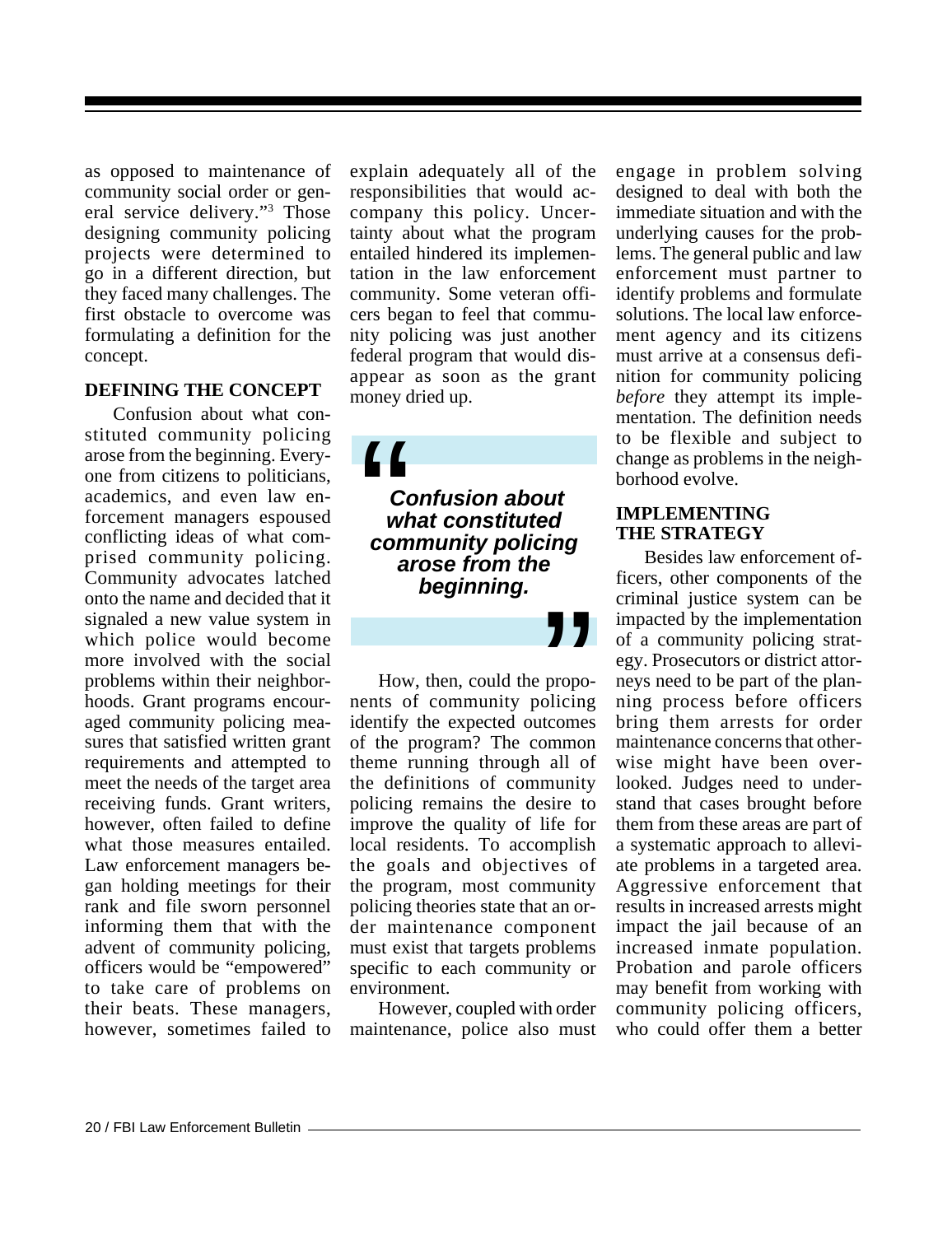understanding of problematic persons living in the area. Public defenders may encounter an increased caseload and possibly find prosecutors more resistant to plea bargaining. Officials charged with enforcing city ordinances involving zoning and housing will be asked to assist police with a variety of projects. To achieve maximum success, each component of the criminal justice system must mesh with the others and keep in mind certain influential factors, including constitutional issues, cost considerations, and the level of public support.

#### **Constitutional Issues**

Constitutional issues may arise from community policing efforts. Changes in the way police enforce the law or institute new programs may give rise to challenges or complaints. Community police are encouraged to try new concepts. Whenever police enter an uncharted area, legal challenges generally result. Some issues will be decided in the favor of law enforcement, whereas others will be decided in favor of the defendants. For example, if the target area is located in a part of the city populated mostly by minorities, charges of racial profiling may result from aggressive enforcement. The law enforcement administrator charged with planning a community policing program must make every effort

to plan for and avoid legal complications, such as in the previous example wherein it may be necessary to gather statistical information on both victims and suspects. Planning will help legal advisors defend controversial efforts.



© Mark C. Ide

#### **Cost Considerations**

Costs associated with community policing need not be high. After all, law enforcement's single largest expenditure is officer salaries. The officers assigned to a given area can work either in the traditional mode or in a more directed manner under established community policing guidelines. Regardless of the approach, salaries will remain the same.

As a philosophy, community policing can make use of existing resources. Integration of law enforcement assets with other components of the community actually can make for a more efficient and cost-effective police agency. It is true that in the

start-up phase of the effort, the use of overtime and other grant funds can be an important way to get personnel to support the program. To continue the effort after grant funds run out, a department can tap into money that it ordinarily would budget for public relations activities, normal overtime expenditures, and officers already assigned to the neighborhood. With increased interaction with the community, officers, at the very least, will gain intelligence information that can enable them to better deal with neighborhood problems.

#### **Public Support**

Public support for community policing can vary depending on how an agency plans and implements the effort. If officers work with the community to establish a mutual goal, the program probably will be accepted. In locations where officers make little or no effort to achieve a consensus of opinion, problems will arise.<sup>4</sup> Political support will come only if the residents support the concept. Civil liberties groups will monitor the effort closely to see if constitutional problems or other irregularities occur.

### **CONCLUSION**

The philosophy of community policing states that successful programs require the formation of a partnership between the police and area residents.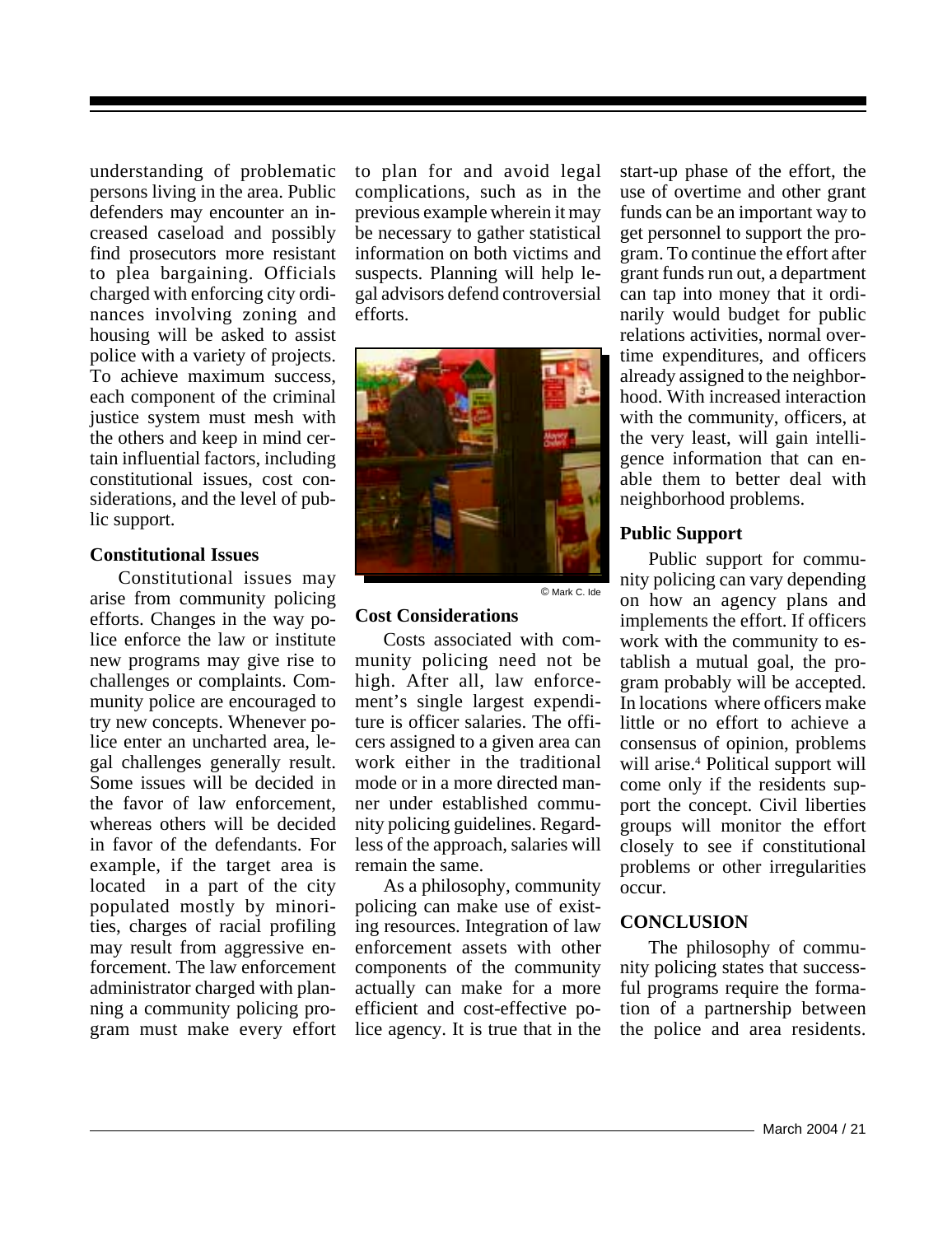Problem solving represents an important component of the effort. Flexibility remains a necessity in dealing with evolving problems in the target area.

Regular interaction between residents and the police builds trust and an increased flow of information. Intelligence gained from the public is an invaluable tool for police. Information gained as a result of community policing can lead police to criminal activity that otherwise would have gone undetected. Although criminal activity may mutate and continue, a successful community policing program will help

formulate new solutions for new problems.  $\triangleleft$ 

#### **Endnotes**

<sup>1</sup> Robert C. Trojanowicz, U.S. Department of Justice, Federal Bureau of Investigation, Behavioral Science Unit, and Michigan State University, National Center for Community Policing, *Community Policing: A Survey of Police Departments in the United States*, (1994), 6.

2 James Q. Wilson and George L. Kelling, "Broken Windows," *Atlantic Monthly* 249 (March 1982): 29-38.

3 Jack R. Greene, "Community Policing in America: Changing the Nature, Structure, and Function of the Police," in *Policies, Processes, and Decisions of the Criminal Justice System* vol. 3 (Washington, DC: U.S. Department of Justice,

National Institute of Justice, 2000), 299-370.

4 The author based this statement on his observations during a 6-month detail working in the Executive Office for Weed and Seed as a part of the FBI's Executive Fellowship Program. He visited several cities that had instituted community policing as part of Weed and Seed, which strategically links concentrated and enhanced law enforcement efforts (weeding) with health and human services (seeding) to prevent and deter further crime. One city had three sites that varied greatly in police commitment and resident participation. The most successful had high levels of both. The least successful site had low police involvement, little resident support, and even some evidence of resident opposition to the program.

|                                                                                                                                                                                                                                | <b>Subscribe Now</b>                                                                                                                                                                                                                                          |
|--------------------------------------------------------------------------------------------------------------------------------------------------------------------------------------------------------------------------------|---------------------------------------------------------------------------------------------------------------------------------------------------------------------------------------------------------------------------------------------------------------|
| <b>United States Government</b><br><b>INFORMATION</b><br>Order Processing Code:<br>5902<br>YES, please send ________ subscriptions to:<br><b>FBI Law Enforcement Bulletin</b><br>The total cost of my order is $\frac{1}{2}$ . | Credit card orders are welcome!<br>Fax orders:<br>(202) 512-2250<br>Phone orders: (202) 512-1800<br>Online orders: bookstore.gpo.gov<br>(FBIEB) at \$36 each (\$45 foreign) per year.<br>Price includes regular shipping & handling and is subject to change. |
| Name or title<br>(Please type or print)<br>Company name<br>Room, floor, suite<br>Street address<br>City<br>State<br>$Zip code+4$<br>Daytime phone including area code<br>Purchase order number (optional)                      | <b>Check method of payment:</b><br><b>Superintendent of Documents</b><br>Check payable to:<br><b>GPO Deposit Account</b><br><b>VISA</b><br>MasterCard<br><b>Discover</b><br>(expiration date)<br>Authorizing signature<br>1/2001                              |
| Mail to: Superintendent of Documents, PO Box 371954, Pittsburgh PA 15250-7954<br>Important: Please include this completed order form with your remittance.                                                                     | Thank you for your order!                                                                                                                                                                                                                                     |
| 22 / FBI Law Enforcement Bulletin                                                                                                                                                                                              |                                                                                                                                                                                                                                                               |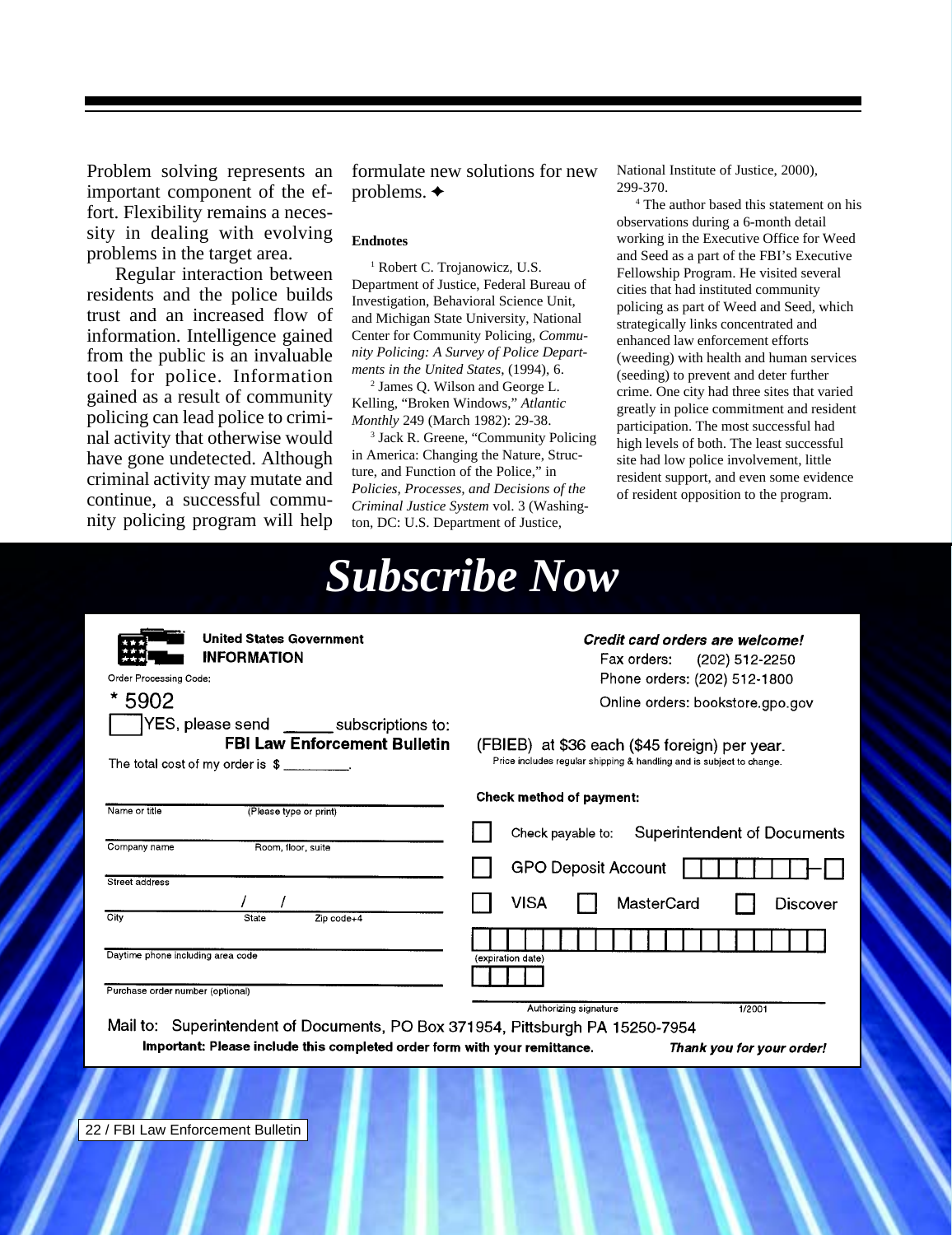## *Perspective*

### <span id="page-23-0"></span>*M-A-N-A-G-E-M-E-N-T Defined Subordinates' Expectations*

By Sergeant Richard Forsyth

anagement remains a much-studied subject. All organizations, from large **M** anagement remains a much-studied<br>subject. All organizations, from large<br>corporations to local police departments, desire to supervise their employees as effectively as possible. Over the years, leaders have examined countless books and articles presenting both differing and evolving opinions of what constitutes effective supervision.

I believe that a particularly insightful way to look into the subject of management is to view it from the subordinate's perspective. For example, what does a sergeant expect from a lieutenant? A lieutenant from a captain? A captain from a chief? What considerations are important in the M-A-N-A-G-E-M-E-N-T of employees?<sup>1</sup>

#### **M – Management**

*Management* means bringing about, accomplishing, and conducting. Effective managers "get things done" the right way. Employees want to work for such individuals. These supervisors do not rely on additional people to do their jobs. They do not allow others (e.g., elected officials, the media) to provide leadership for them, and they recognize the difference between "dumping" their work on subordinates and appropriately delegating it (to teach and improve them). They serve as examples for others to follow.

Effective managers strive to continually learn. They stay abreast of the latest trends in supervision and not just in law enforcement because, after all, the world continually changes and management styles must adjust accordingly. Successful supervisors also use the comments and criticism of others to their own benefit, thereby molding and shaping themselves into effective leaders and managers.

This knowledge helps them not only to perform their jobs competently but also to help their employees achieve success in their duties. This proves essential in today's society where an attitude of "doing more" error-free serves as the common expectation of organizations, as well as the public. In this regard, effective managers will pass on their knowledge, including their mistakes and the errors of others that they have witnessed, to subordinates. They will do their best to not allow their employees to take a negative course of action; they will help them to make the right decisions.

#### **A – Accountability**

*Accountability* is important at all levels of an organization. Managers can demonstrate their willingness to be held accountable by getting out from behind their desks and becoming personally involved with their subordinates, bonding with them by speaking and listening to them, observing them, and sharing experiences. They must

*Sergeant Forsyth serves with the Buena Park, California, Police Department.*



March 2004 / 23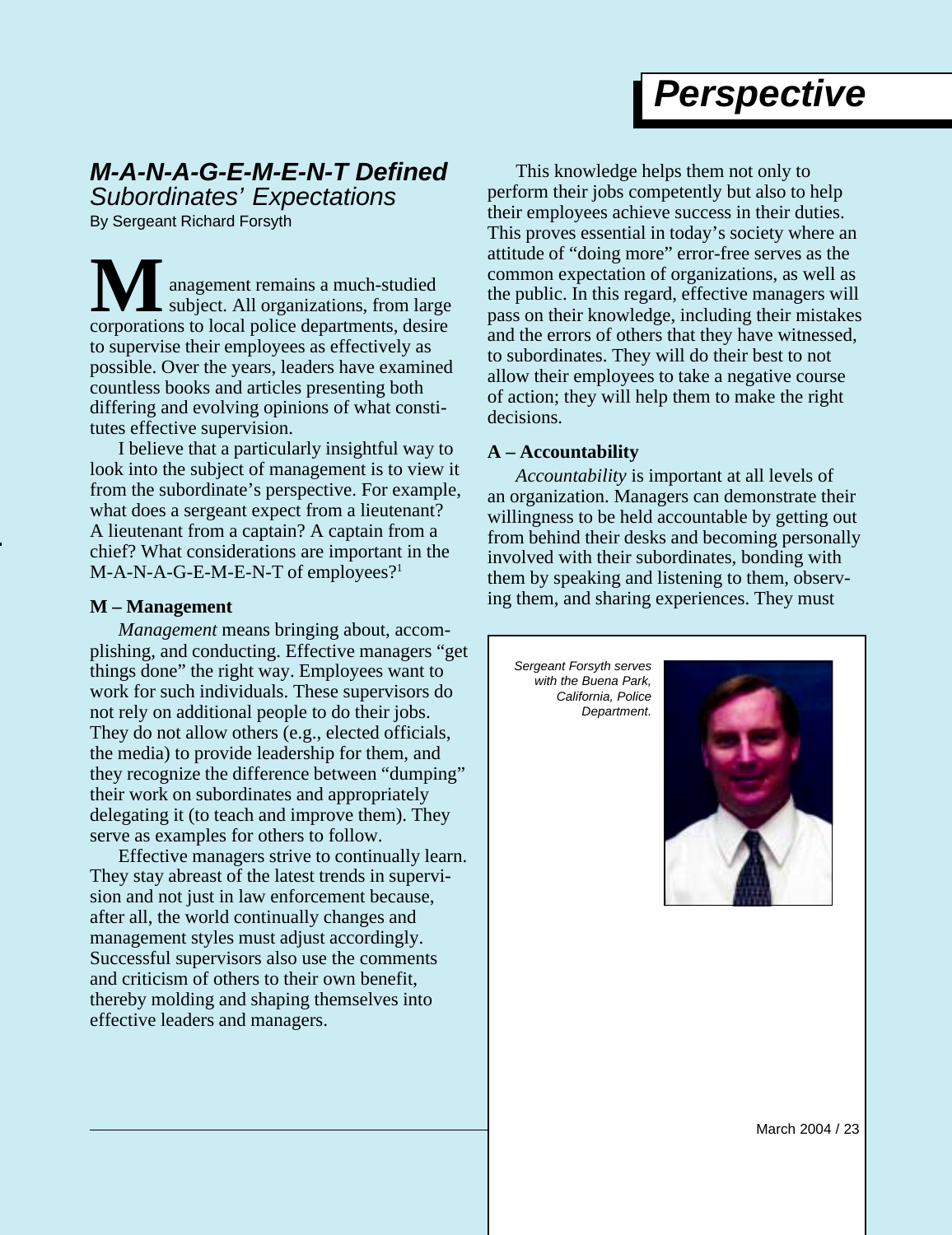invest meaningful time with their employees to truly understand them and their needs.

Supervisors can demonstrate their willingness to get involved in a variety of situations. For example, my chief still goes out on patrol every now and then. He puts on his uniform, takes the stars off his collar, and partners with an officer on patrol. His actions show the entire department that he does not consider himself above doing the same work that he asks his officers to perform—

and demonstrate his accountability to his employees.

#### **N – Nobility**

*Nobility* means being morally sound, superior in character and nature. Subordinates want to follow managers who model such qualities. Unfortunately, in today's society, many people seem to think that two standards exist in the way people act—one for professional conduct and the other for private. For example,

famous athletes or well-known politicians may want to receive judgment only on their spectacular accomplishments on the athletic field or in the political arena and to have their private affairs ignored. However, people of integrity adhere to moral principles in all activities, on or off duty. The fact is, subordinates lose respect for their managers if they see them participating in inappropriate conduct, regardless of when or where the activity takes place. Employees want to work for managers of noble character; such supervisors earn the esteem of their staffs.

#### **A – Action**

*Action* defines leadership. Leaders make decisions about where they want to go, what they want to do, and how they will get there. And, they do what they said they would do. In Richard

Bach's classic book *Jonathan Livingston Seagull*, most of the seagulls did not bother to learn anything more than just the simplest facts of flight. Jonathan struggled with the decision of whether to be content to fly like the other gulls or to be different and live up to his flying potential. He decided to take action and excelled above the other gulls in the art of flying.

While it is easy to sit back and do just enough to get by, to not make waves, and to make every-

one happy, it takes courage to act. Employees find it frustrating to look at a manager and see someone who will not do so. Nonaction implies that the supervisor must not care. Managers should strive to be people who act when needed, leaders who possess enough courage to change direction when warranted. Subordinates want to know that if their bosses see something that is not right, they will have the courage to speak up, to bring the issue to

light, and to take action. As a famous athlete said, "You miss 100 percent of the shots you never take."2 Strong leaders "take the shot." Employees want to work for such individuals.

#### **G – Guiding Principle**

People generally follow a *guiding principle* that tells them to treat others as they would like to be treated. Truly, the greatest legacy a person can leave behind is to have had a positive influence on the lives of others. Supervisors can do this in three ways.

First, managers should only employ supervisory tactics that they would consider appropriate if their own bosses used them. In this regard, supervisors can evaluate their own managers and incorporate positive attributes into their own style of management while eliminating the negative.

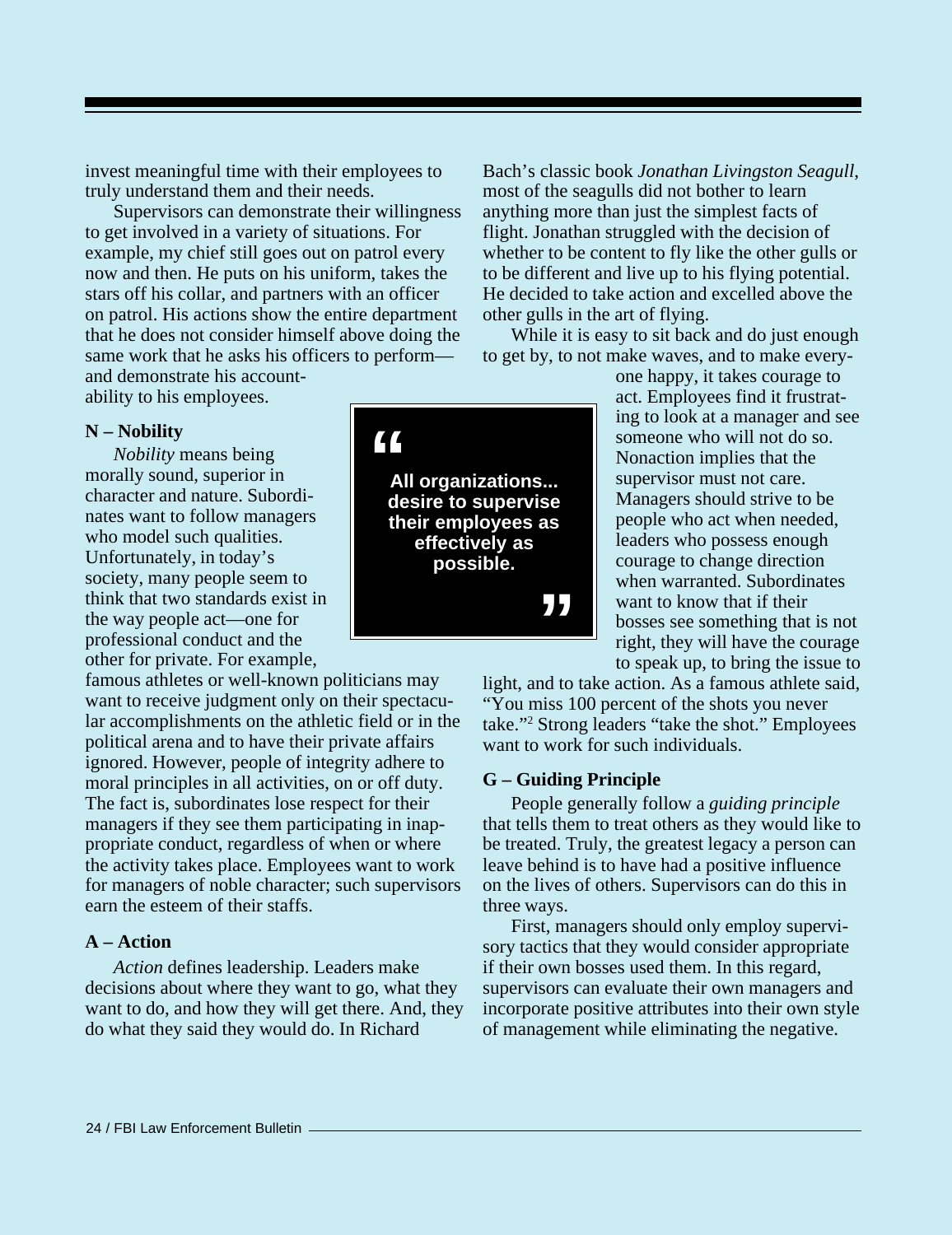Second, they should lead by example. Managers should ask employees to follow only regulations and procedures that they themselves follow. Supervisors' practices and actions should mirror agency rules and policies, as well as the types of behavior expected from subordinates.

Third, managers should treat employees with dignity, kindness, caring, and compassion. This does not mean that they must be soft but, rather, human. Subordinates respond positively to supervisors that truly respect and care about them personally and professionally. Managers can accomplish this in many ways. For example, they simply can show a genuine interest in employees'

lives outside of work areas, such as their families and hobbies. My agency has a slogan that sums this point up well: "People are our greatest asset." Supervisors should treat their subordinates accordingly.

#### **E – Education**

Managers must facilitate the *education* of their employees. One method is to encourage subordinates to pursue formal college

degrees. Such credentials can serve to further professionalize law enforcement in general. Also, campus settings present officers the opportunity to facilitate friendships and relationships with individuals of other professions and cultures, exposing them to different ways of thinking. This, in turn, can help them expand their outlook and better understand the diverse communities and people they serve.

Another way supervisors can help educate their employees is through formal training, such as conferences and seminars. Such opportunities should not be limited only to those relative to their specific current assignment but should



include other areas that would augment their repertoire.

Putting a priority on education shows subordinates that the manager cares about their personal progression, as well as the ever-growing and changing needs of the department. Supervisors should continually encourage their employees to take advantage of opportunities. As subordinates continue to learn, they confidently and effectively can serve the needs of the organization, as well as the community. Also, when employees feel competent and valuable, they enjoy their work. Education serves as an effective tool organizational leaders can use to better their

> personnel and the organization; it provides a "winwin" situation.

#### **M – Mentoring**

*Mentoring* constitutes another important aspect of management. Professionally, supervisors can find many areas of their jobs that would be beneficial for their subordinates to learn. For example, sergeants can gain insight into a lieutenant's decision-

making process, lieutenants can assist with staff work usually done by captains, and captains can attend functions for chiefs of police. The best learning comes from doing. Supervisors should involve their employees where they can learn from areas of the job done by those above them. An effective manager tries to train, educate, and motivate their subordinates to one day replace them.

Many years ago, I took the promotional exam for the rank of sergeant and did not do very well. Shortly thereafter, a sergeant approached me and presented a flier announcing a seminar for officers seeking this rank. This individual even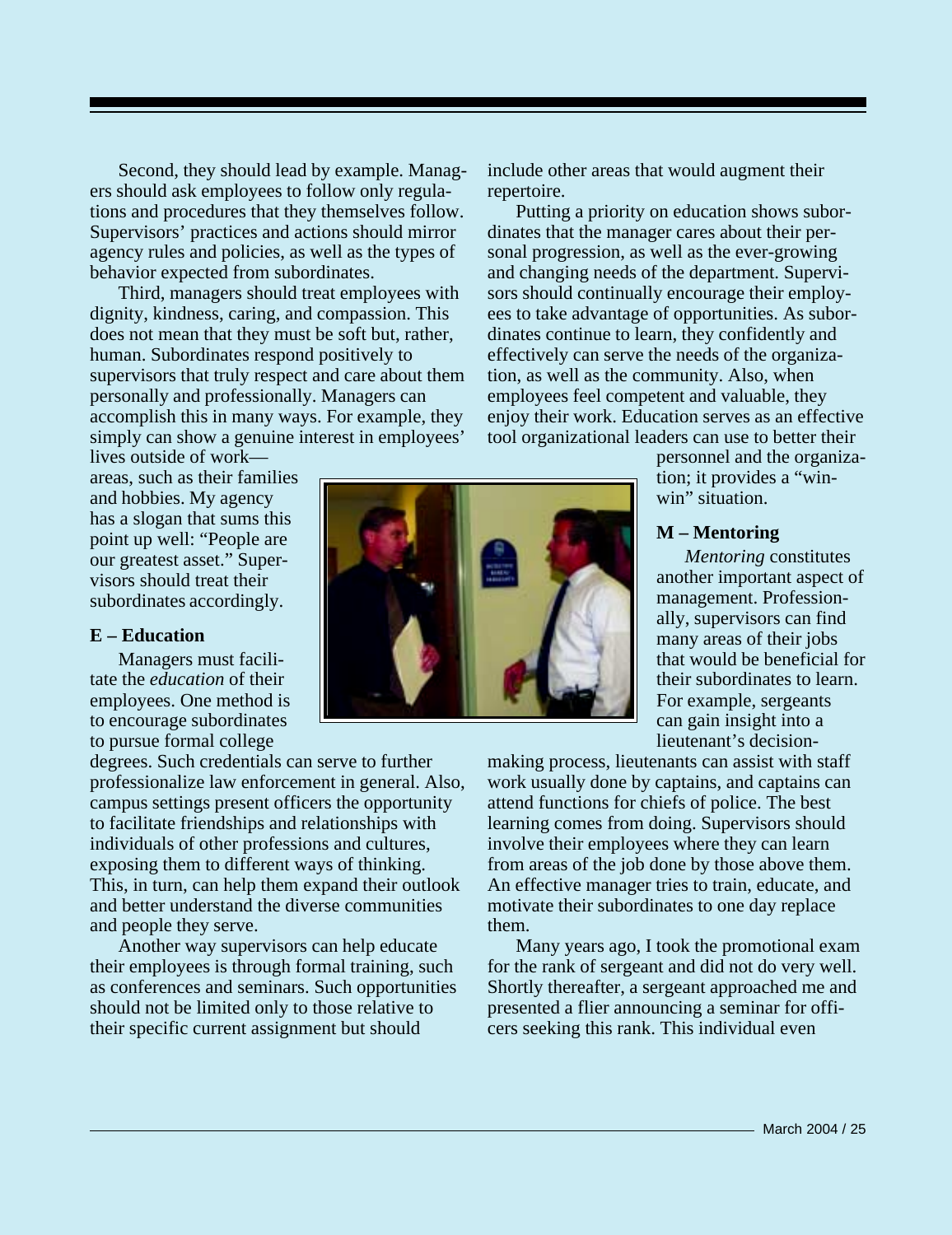offered to attend with me. I remember thinking that this sergeant easily could have thrown the announcement away when he received it, thinking to himself that he already had attained this rank and did not need the seminar for his own benefit. How grateful I was that he looked upon his responsibility to mentor others. I greatly appreciated his willingness to help me in my own progression and development toward promotion.

#### **E – Ethics**

As individuals who must set the example for their subordinates, managers must realize that their words, attitudes, emotions, thoughts, and

actions all reveal their personal *ethics*. While nobody is perfect, supervisors are held to a higher standard. Fair or unfair, the higher individuals climb the "ladder of success," the more people expect them to uphold the ethical standards of law enforcement.

People's ethical standards are the written and unwritten rules that govern their personal conduct. Law enforcement officers strive to abide by the Law Enforcement Code of

Ethics, which states, in part, "I will never act officiously or permit personal feelings, prejudices, political beliefs, aspirations, animosities or friendships to influence my decisions." In other words, this simply means doing the right thing and making the right choices for the right reasons. Supervisors have an obligation to abstain from unethical behavior and to call attention to inappropriate actions when others commit them. Employees expect managers to "right the wrong," to be just and fair in their dealings with their staffs, to demonstrate respect, to prove loyal to the organization's mission and vision, and to

maintain subordinates' trust by demonstrating self-discipline and consistency. Subordinates need assurance that supervisors base their actions and decisions on ethical principles.

#### **N – Notice**

Managers should *notice* the quality work done by their personnel. People depend on the evaluations of others, particularly in the workplace. Supervisors can address this need by using praise often. Recognition acts as a strong motivator at work; employee job satisfaction surveys attest to this. Unfortunately, organizations often do not recognize their staffs for the superior work

> they do. Certainly, nobody wants to work for an agency where the boss takes credit for everything that goes right and places blame on others when things go wrong. Managers should give credit where credit is due—not doing so surely will develop disdain and resentment in the organization.

In my department, a watch commander became known for placing stickers of big red stars on officers' reports that he deemed outstanding. While

everyone initially considered it silly (reminding them of kindergarten), officers actually began working harder to write better reports, with the obvious goal of receiving a red star on their work. Recognizing someone for the valuable work they do is an easy way to develop loyalty and encourage increased productivity.

#### **T – Trustworthiness**

The Boy Scouts of America follow 12 ideals that encompass their Scout Law, with the first being, "A scout is trustworthy." *Trustworthiness* is of the utmost importance in management as

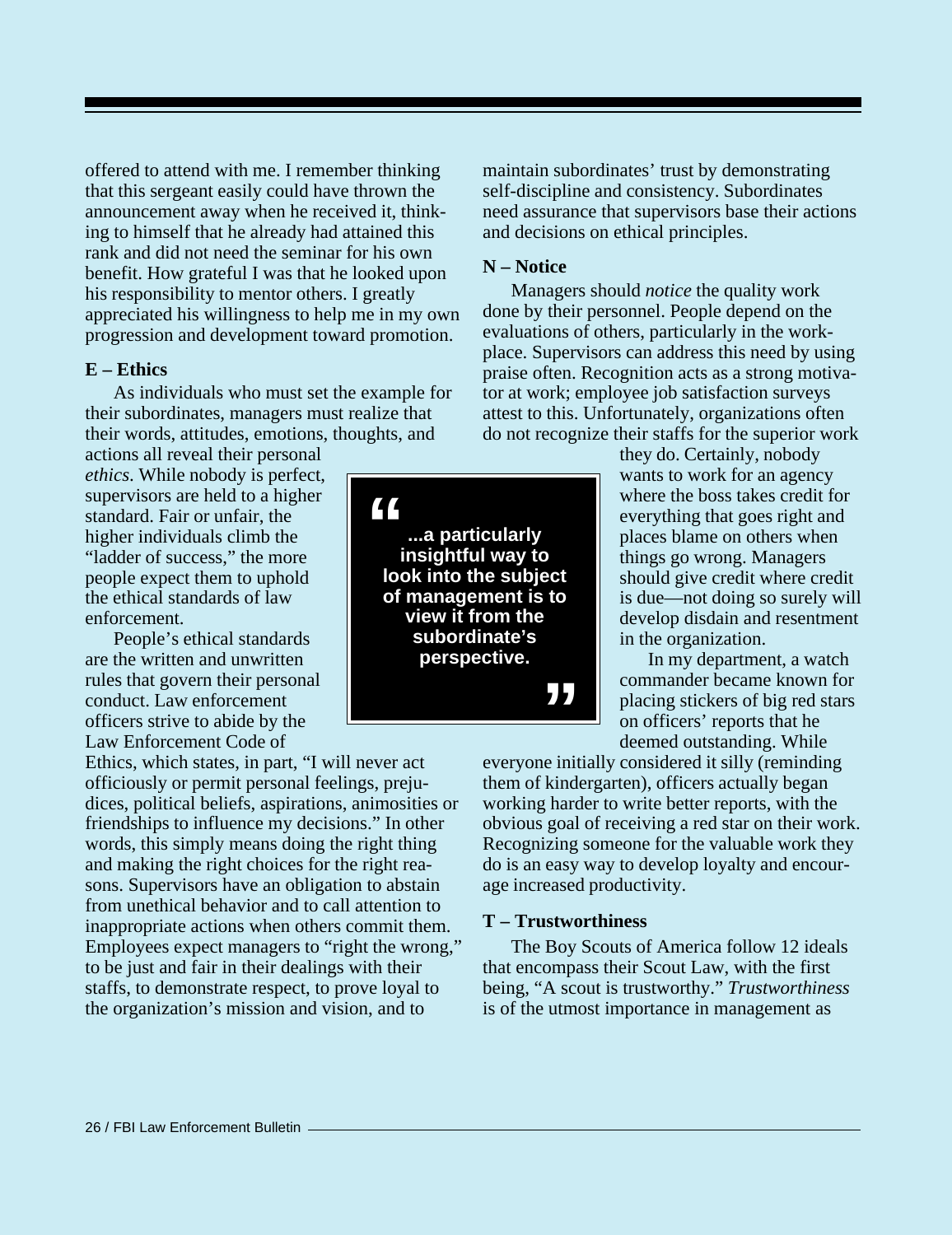well. A manager can develop trust at work by simply not doing anything to undermine it.

Supervisors must remain honest with their employees. Managers should treat their word as their bond; in short, they should do as they say. But also, managers must remain committed to the truth in their overall communications. They must avoid giving different versions of "the truth" to different employees or telling them only what they want to hear. Trustworthy managers always speak honestly, even when it proves unpopular.

Open communication also proves essential, creating a sense of partnership between managers and employees. Subordinates must know that they can discuss issues with an open and understanding supervisor. Also important, managers must share information with their staffs, such as important decisions facing the organization. Informed employees will trust and remain loyal to the leaders who communicate openly with them.

#### **Conclusion**

The effective M-A-N-A-G-E-M-E-N-T of employees serves as a primary goal for any department. The subject has received much study over the years, resulting in the production of countless books and other materials presenting different views of what constitutes effective supervision of subordinates.

Agency leaders may find this topic confusing at times. Perhaps, examining it from the subordinate's perspective can help supervisors gain insight into how they can effectively manage an organization's greatest asset—its people.

#### **Endnotes**

<sup>1</sup> The author based this article on his professional experience and observations during his years in law enforcement.

2 Wayne Gretzky; retrieved on November 12, 2003, from *http:/ /www.dailycelebrations.com/092100.htm*.

### **Wanted: Notable Speeches**

he *FBI Law Enforcement* **T***Bulletin* seeks transcripts of presentations made by criminal justice professionals for its Notable Speech department. Anyone who has delivered a speech recently and would like to share the information with a wider audience may submit a transcript of the presentation to the *Bulletin* for consideration.

As with article submissions, the *Bulletin* staff will edit the speech for length and clarity, but, realizing that the information was presented orally, maintain as much of the original flavor as possible. Presenters should submit their transcripts typed and doublespaced on  $8\frac{1}{2}$ - by 11-inch white paper with all pages numbered. When possible, an electronic version of the transcript saved on computer disk should accompany the document. Send the material to:

Editor, *FBI Law Enforcement Bulletin* FBI Academy Madison Building, Room 209 Quantico, VA 22135 telephone: 703-632-1952, e-mail: leb@fbiacademy.edu

March 2004 / 27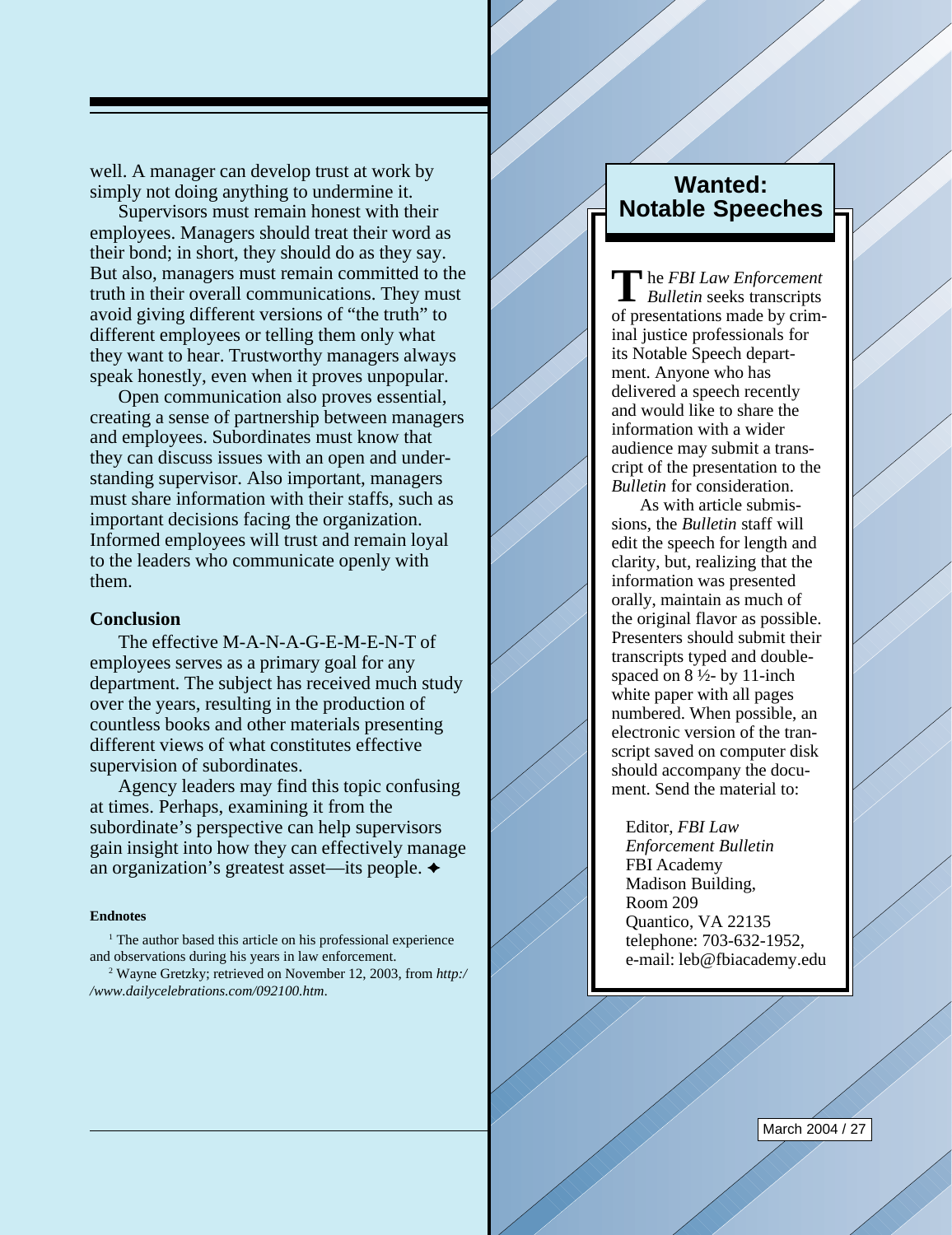<span id="page-28-0"></span>

n San Diego County, California, forensic experts examined a laptop computer Il n San Diego County, Cali-<br>fornia, forensic experts ex-<br>amined a laptop computer<br>for evidence of notes used in the robbery of several local banks a university professor later would plead guilty to bank robbery charges and receive 9 years in prison, even though the laptop contained no saved notes.<sup>1</sup> In another case, a Navy enlisted man faced a dishonorable discharge and time in the brig for possession of child pornography after the discovery of floppy disks in a backpack he inadvertently left on

a dock at muster. These cases and many more, handled by computer forensic examiners every day, have convicted scores of criminals who committed or stored information pertaining to their crimes with computers and other digital devices.<sup>2</sup> Such criminal acts now transcend traditional business crimes.

Criminals commit few crimes today without involving a computing device of some type. This puts a strain on computer forensic examiners who have the training, skills, and abilities to

properly handle digital evidence. Law enforcement agencies take different avenues of addressing this increasing load of computer evidence that requires examination to close cases. Many train a few of their law enforcement officers. Some train professional support technicians. Increasingly, agencies send their work to local or regional computer forensic laboratories. Regardless, an understanding of the proper evidentiary foundations for admission of computer-related evidence proves necessary for the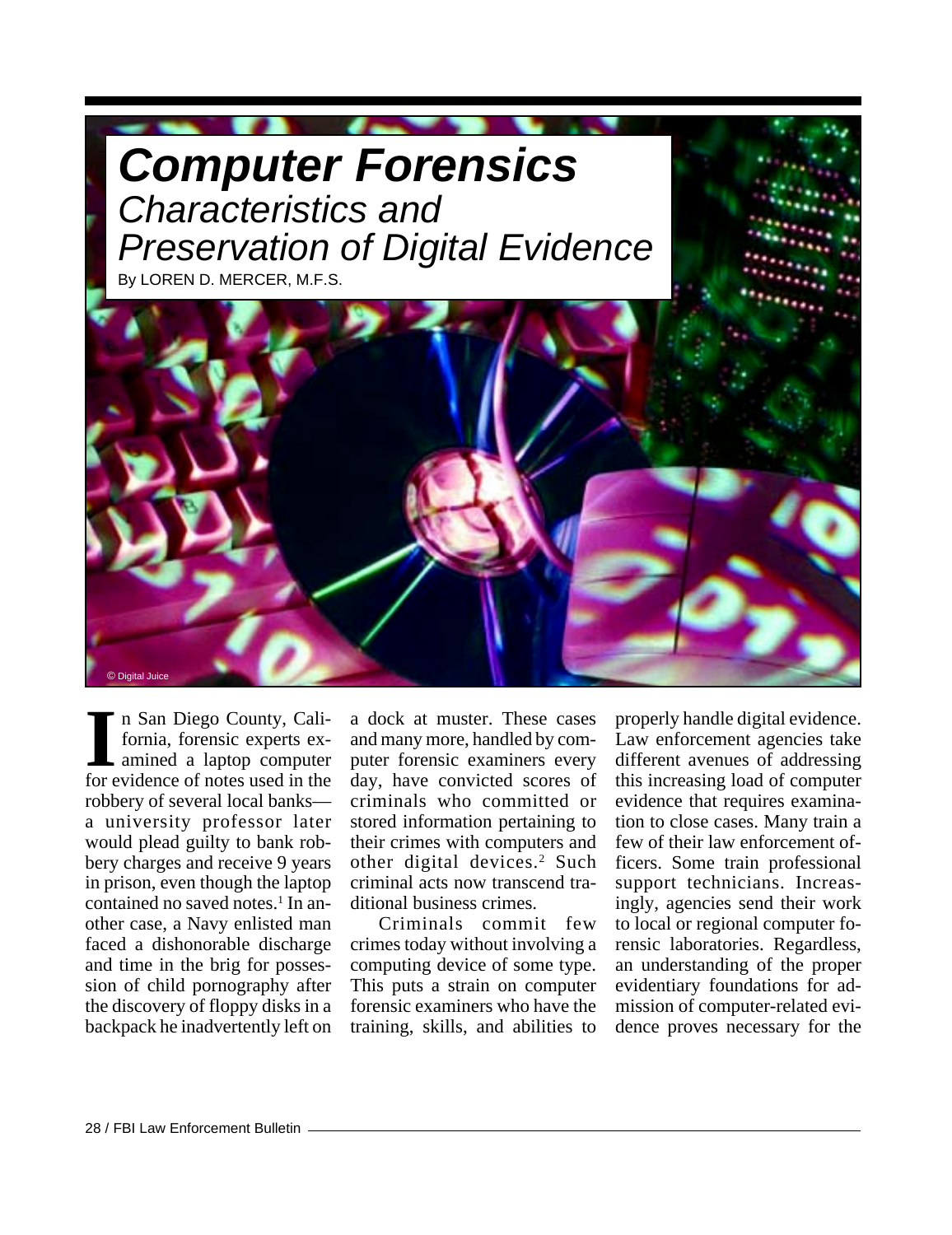courts to have confidence in the material ultimately presented.

#### **Uniqueness of Computer Digital Evidence**

In 1948, well-known mathematician Dr. Claude Shannon outlined mathematical formulas that reduced communication processes to binary code and calculated ways to send them through communications lines.3 Since then, computers and other digital computing devices have used encoding methods based on the binary numbering system.

Computers allow criminals to remain relatively anonymous and to invade the privacy and confidentiality of individuals and companies in ways not possible prior to the advent of the computer age. "Evidence of these crimes is neither physical nor human, but, if it exists, is little more than electronic impulses and programming codes."4 This evidence can take the form of data digitally stored as text files, graphics files, sounds, motion pictures, databases, temporary files, erased files, and ambient computer data dumped on the storage device by the operating system or application program. If someone opened a digital storage device, they would see no letters, numbers, or pictures on it. Therefore, "understanding how a computer stores data is basic to understanding how sensitive that data is to inadvertent contamination

## *"*

*…an understanding of the proper evidentiary foundations for admission of computer-related evidence proves necessary….*



*Analysis Response Team at the FBI's San Diego, California, office.***<br>Analysis Response Team at the FBI's San Diego, California, office.** *Mr. Mercer serves as a computer forensic examiner with the Computer*

and how important a chain of custody becomes when testifying to the 'originality' of the evidence."5

#### **Storage of Data**

"Digital electronics involves circuits and systems in which there are only two possible states. The states are represented by two different voltage levels: a high or a low level. The two-state number system (base 2) is called binary, and its two digits are 0 and 1. A binary digit is called a bit."6 Because reading strings of zeros and ones severely limits the number of people capable of reading a digital device and to accommodate letters, punctuation, and special characters, another decimal numbering system began—the hexadecimal, or base 16,7 system. The hexadecimal numbers express the binary values stored on a device. At a minimum, a truly readable

alphanumeric code must represent 10 decimal digits and 26 letters, or 36 items. However, the inclusion of punctuation, symbols, and computer control codes requires a seven-bit code  $(2x2x2x2x2x2)$  yielding 128 combinations, or  $2^7=128$ . The complete expression of binary information encompasses eight bits, with one sign bit and seven magnitude bits,<sup>8</sup> giving 256 possible combinations. This eightbit binary number represents one byte. Of the alphanumeric codes, the American Standard Code for Information Interchange (ASCII) serves as the most widely used.

Although more complicated, hexadecimal numbering provides a way to input data into the computer that makes sense to the average person. After entry, computers write and read data to digital media by a "read-write" head controlled by the microprocessor. For example, a computer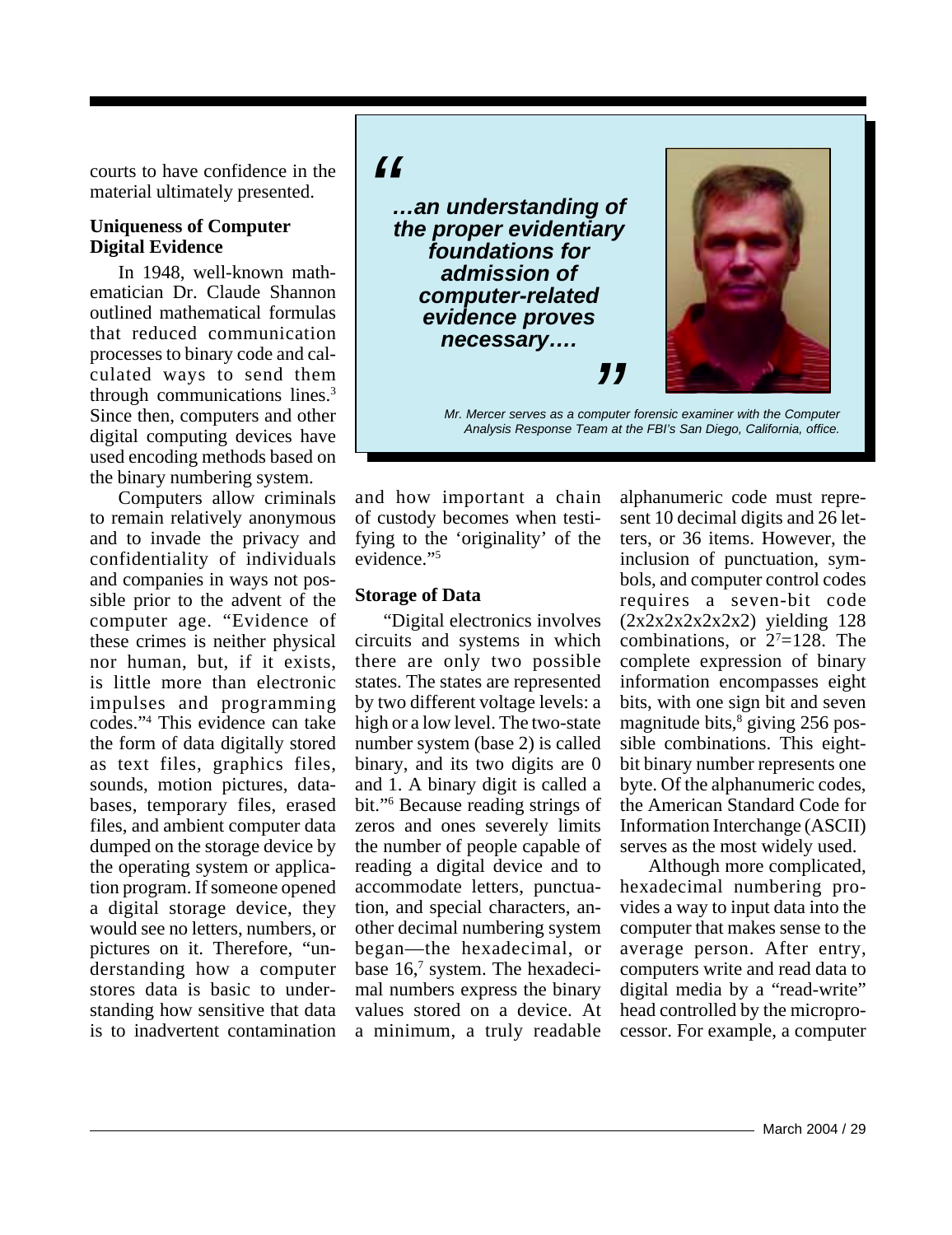may store data as minute magnetized regions along a track of a floppy disk. Other storage devices exist that store data in a different fashion, but all read the binary data as a zero or a one.

Computer evidence has both a physical component (the storage media) and a nonphysical component (electronic impulses and magnetic orientation). By its nature, digital evidence proves susceptible to alteration, either inadvertently or purposely. "It is a product of the data stored, the application used to create and store it, and the computer system that directs these activities."9

#### **Preservation of Computer Forensic Evidence**

Computer forensic science encompasses four key elements: identification, preservation, analysis, and presentation.<sup>10</sup> Manual handling, processing, and authenticity issues serve as the basis of the preservation aspect. Safeguards and methodologies used by computer forensic examiners must ensure the preservation of digital evidence to withstand judicial scrutiny should the matter go to trial.<sup>11</sup> In this regard, computer forensic examiners seek to use copies of images of original digital media for their investigations. This premise finds its basis in protecting original digital evidence from accidental damage or unintentional alteration, leaving it in the best possible state for authentication purposes.12

When duplicating evidence, the original needs forensically sound handling from its initial seizure until its final disposition. This requires a chain of custody to assure proper handling by qualified individuals. Also, the duplication must produce an accurate reproduction of the original. Failure to authenticate the

*…evidence of criminal activity…requires preservation, examination, and analysis in a forensically sound manner….*  $\begin{array}{c} \begin{array}{c} \begin{smallmatrix} 0 \\ \end{smallmatrix} \end{array}$ 

duplicate image or copy may invalidate any results produced. The duplication process requires the examiner to protect the original from accidental alteration and to use methods and applications that assure the duplicate image will produce output that would match output from the original. Agency standard operating procedures and policy manuals delineate methods of handling and duplicating. Failure to adhere to agency policies and procedures will cause the **J**<br>may in-<br>equires<br>e origicourts to question the accuracy and reliability of the data, the examination process, and the examiner's "intellectual rigor."

For the admissibility of the evidence, courts require proof of its authenticity. Two recent U.S. Supreme Court cases, *Daubert vs. Merrell Dow Pharmaceuticals, Inc*., 1993 and *Khumo Tire Co. vs. Carmichael*, 1997, have brought the standards of forensic science and expert testimony concerning admissibility of evidence into focus. The major factor that underlies the authenticity of duplicate evidence is data set validation.

The process of validating digital data sets proves straightforward. Forensic examiners use an algorithm<sup>13</sup> to create a hexadecimal numeric value representing the data set. For example, in an  $MD5<sup>14</sup>$  one-way hash<sup>15</sup> sum, a 16-character hexadecimal value is produced by the algorithm where there are  $2^{128}$ possible values. This equates to approximately 340 billion billion billion billion probable unique numbers. Theoretically, two different data set values could prove identical, but, practically, they cannot. By comparison, in cases where DNA results have identified a subject, probability tables exclude or include an individual using probabilities of one to several billion and stand accepted as unique to an individual, or a very small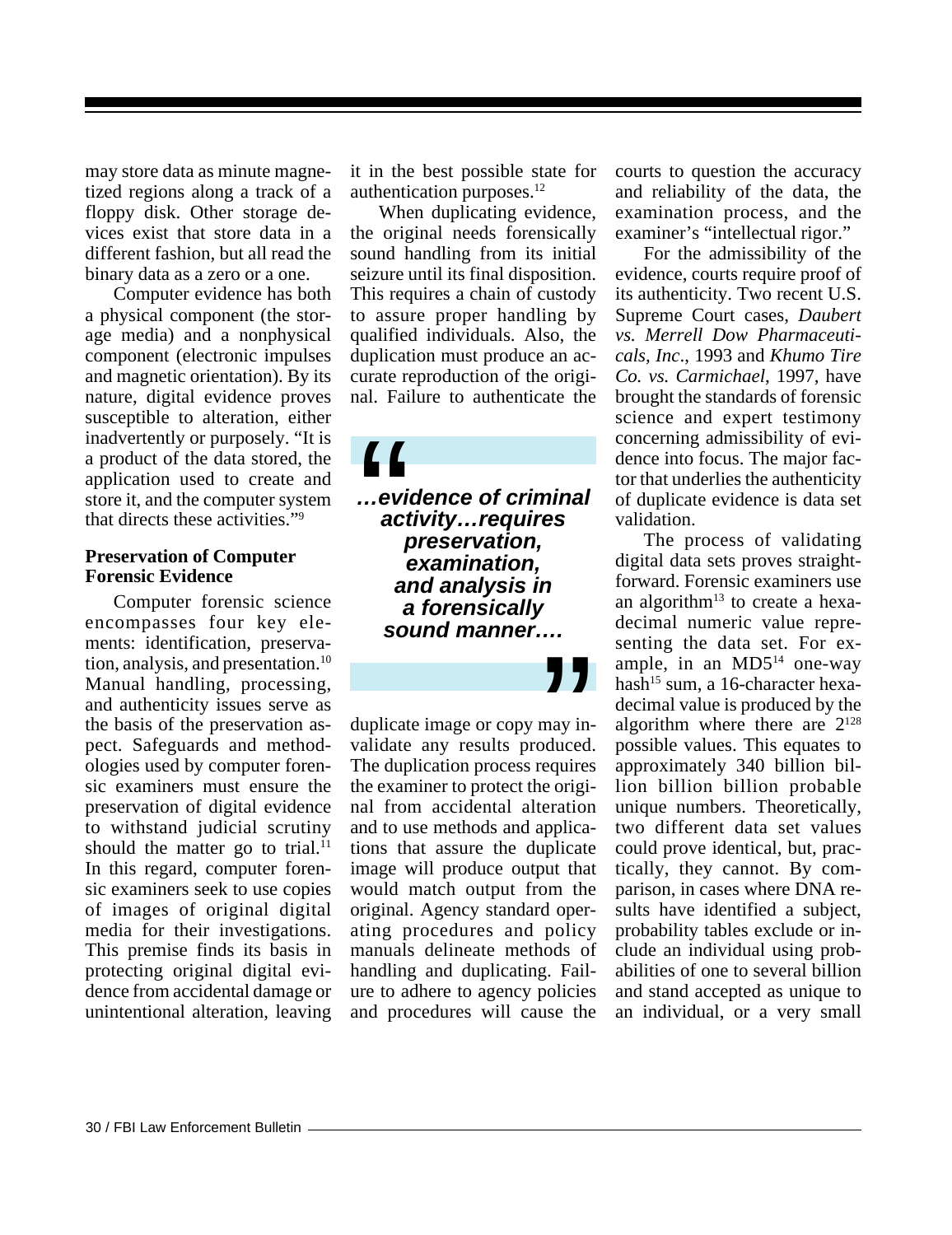population of individuals, by courts. The likelihood of two identical values happening in an MD5 algorithm proves infinitely smaller. With known and tested computer forensic tools and hash algorithms, there exists a means to duplicate and authenticate digital evidence. The duplicate's authenticity can be equated to the original.

#### **Federal Rules of Evidence – Original Evidence**

The Federal Rules of Evidence16 (FRE) cover duplicate digital evidence and its authentication. For admissibility in court, the evidence should possess a chain of custody to show that no inadvertent or purposeful contamination occured. Preserving evidence to ensure its integrity proves important to the courts' consideration of its originality.

These rules define *original* electronic documents. FRE 1001 (1) defines writings and recordings to include magnetic, mechanical, and electronic methods of setting down letters, words, numbers, and their equivalents. FRE 1001 (3) states, "If data are stored in a computer or similar device, any printout or other output readable by sight, shown to reflect accurately, is an 'original."<sup>17</sup> FRE 1003 provides that "a duplicate is admissible to the same extent as an original unless (1) a genuine question is raised as to the authenticity of the

original or (2) in the circumstances it would be unfair to admit the duplicate in lieu of the original."18 FRE 1001 (4) defines duplicate as "a counterpart produced by the same impression as the original… by mechanical or electronic rerecording…or by other equivalent techniques which accurately reproduces the original."19 FRE 901 (a) provides that "the requirement of authentication or identification as a condition precedent to admissibility is satisfied by evidence sufficient to support a finding that the matter in question is what its proponent claims."20 Example 9 of FRE 901

(b) states, "*Process or system*. Evidence describing a process or system used to produce a result and showing that the process or system produces an accurate result."21 Title 42 U.S. Code, Section 2000aa-7, covers digital evidence under definition (a), "documentary materials," which states, "materials upon which information is recorded, and includes, but is not limited to…other mechanically, magnetically, or electronically recorded cards, tapes, or discs…."22 Original evidence or a derivative of the original, either electronic or printed, therefore, proves admissible if

| <b>Computer Numbering Systems</b> |               |                    |
|-----------------------------------|---------------|--------------------|
| <b>Decimal</b>                    | <b>Binary</b> | <b>Hexadecimal</b> |
| 00                                | 0000          | 0                  |
| 01                                | 0001          | 1                  |
| 02                                | 0010          | $\overline{2}$     |
| 03                                | 0011          | 3                  |
| 04                                | 0100          | $\overline{4}$     |
| 05                                | 0101          | 5                  |
| 06                                | 0110          | 6                  |
| 07                                | 0111          | 7                  |
| 08                                | 1000          | 8                  |
| 09                                | 1001          | 9                  |
| 10                                | 1010          | A                  |
| 11                                | 1011          | B                  |
| 12                                | 1100          | $\mathsf{C}$       |
| 13                                | 1101          | D                  |
| 14                                | 1110          | E                  |
| 15                                | 1111          | F                  |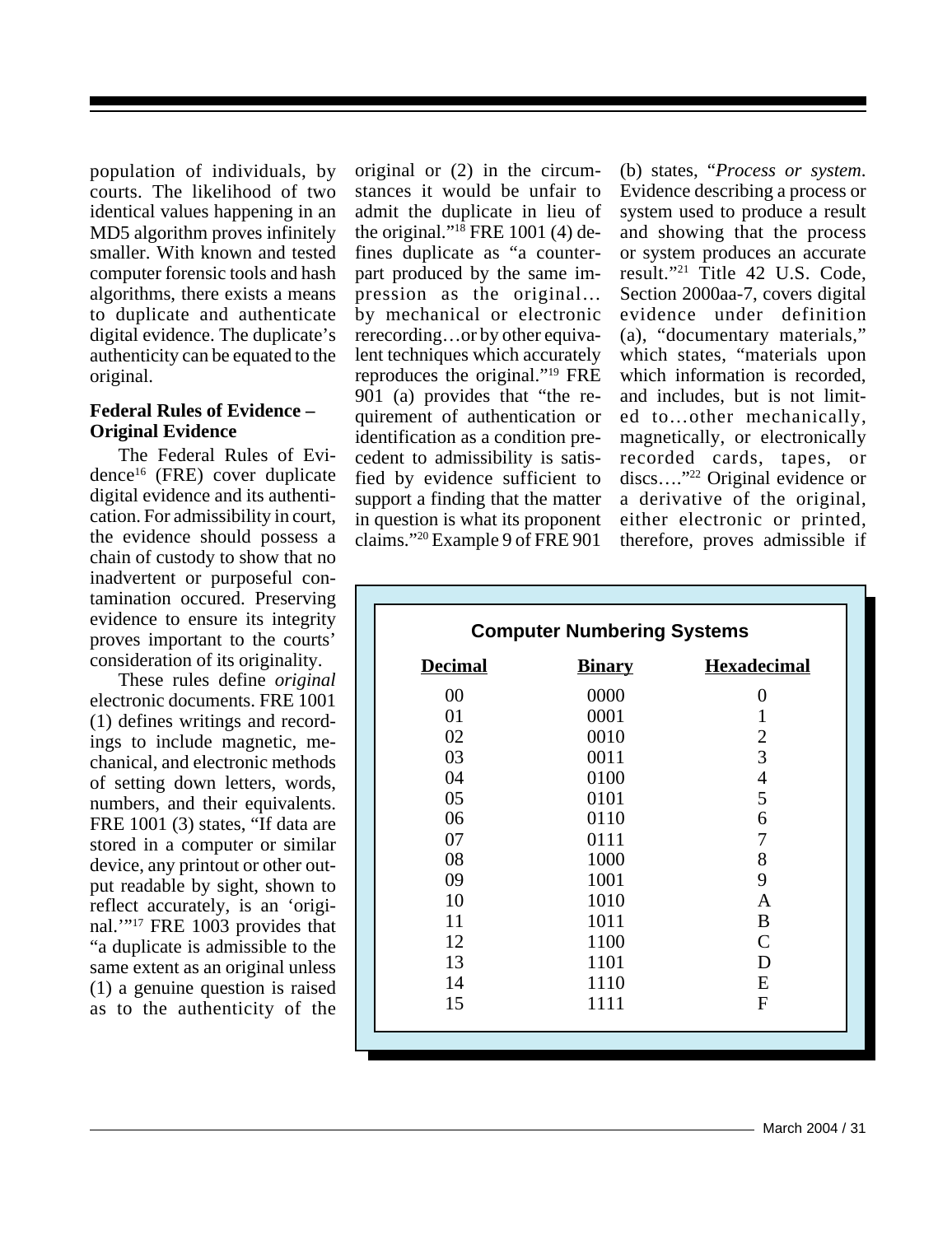the handling, duplication, and authenticity provides assurance to courts that the evidence is as claimed.

#### **Conclusion**

The computer age dramatically has changed how people relate to each other**,** but not their basic human nature. A minority of individuals who believe there exists a shortcut to riches, or who invade the privacy or innocence of others, continue to carry out their criminal agendas. However, now they more likely use a computer or other digital device to store information about their actions or to commit their crimes.

Law enforcement agencies recognize that digital devices will increase in use in the commission of crimes and that human and equipment resources to examine this evidence will prove an expanding department budgetary item. Agencies that employ or use computer forensic laboratory resources must recognize that computer forensic examiners need to 1) adhere to a set of scientific standards that include a chain of custody policy encompassing the unique nature of digital evidence, 2) use standard operating procedures that assure known results from duplication and authentication, and 3) follow policies that meet standards of forensic science and expert witness testimony as promulgated by the courts.

The ultimate goal of law enforcement has not changed, but crimes are committed in new ways. To preserve the freedoms all Americans enjoy, evidence of criminal activity still requires preservation, examination, and analysis in a forensically sound manner to show the innocence or guilt of a suspect.  $\triangleleft$ 

*Law enforcement agencies recognize that digital devices will increase in use in the commission of crimes....*  $\begin{bmatrix} 1 \\ 2 \\ 3 \\ 4 \\ 5 \\ 6 \\ 7 \\ 1 \end{bmatrix}$ 

#### **Endnotes**

1 Kathryn Balint, "Computers May Reveal Secrets Behind Crimes"; retrieved on July 23, 2003, from *http:// www.signonsandiego.com/news/metro/ santana/20010312-9999\_1n12compute. html.* May<br>May<br>etrieved

2 The author based this article largely on his research on and experience with the subject of computer forensics. Law enforcement agencies should refer to appropriate legal guidelines applicable to their jurisdicions.

3 Loring Wirbel, "Comms Pioneer Claude Shannon Dead at 84"; retrieved on July 23, 2003, from *http://www.eetimes. com/story/OEG20010227S0045*.

4 David Carter and Andra Katz, "Computer Crime: An Emerging Challenge for Law Enforcement"; retrieved on July 23, 2003, from *http://www.sgrm.com/ art11.htm*.

5 Loren Mercer, "Chain of Custody Issues Regarding the Handling of Digital Evidence" (masters thesis, National University, 2001).

6 Thomas Floyd, *Digital Fundamentals* (New York, NY: Merrill, 1990).

7 The term *base* describes the number of digits used in a particular numbering system. For instance, the decimal numbering system is a base-10 system.

8 For further information, see *http:// www.geocities.com/regia\_me/sig-mag.htm*, accessed on July 23, 2003.

9 Michael Noblett, Mark Pollitt, and Lawrence Presley, "Recovering and Examining Computer Forensic Evidence," *Forensic Science Communications* 2, no. 4 (2000); retrieved on July 23, 2003, from *http://www.fbi.gov/hq/lab/fsc/backissu/ oct2000/computer.htm*.

10 Rodney McKemmish, "What Is Forensic Computing," *Australian Institute of Criminology–Trends and Issues in Criminal Justice* (June 1999): 1-6; retrieved on July 23, 2003, from *http:// www.aic.gov.au/publications/tandi/ ti118.pdf.*

<sup>11</sup> J. Borck, "Leave the Cybersleuthing" to the Experts," *InfoWorld* 23, no. 54 (2001).

12 Supra note 9.

<sup>13</sup> A formula or set of steps for solving a particular problem.

<sup>14</sup> For further information, see *www.permissiontechnology.com/ md\_5\_hash\_resources.htm*, accessed on July 15, 2003.

<sup>15</sup> For further information, see *www.rsasecurity.com/rsalabs/faq/ 2-1-6.html*, accessed on July 15, 2003.

16 Federal Rules of Evidence; retrieved on July 23, 2003, from *http:// www.law.cornell.edu/rules/fre/ overview.html*.

<sup>17</sup> Ibid.

22 42 U.S.C. § 2000aa-7.

<sup>18</sup> Ibid.

<sup>&</sup>lt;sup>19</sup> Ibid.

<sup>&</sup>lt;sup>20</sup> Ibid.

<sup>21</sup> Ibid.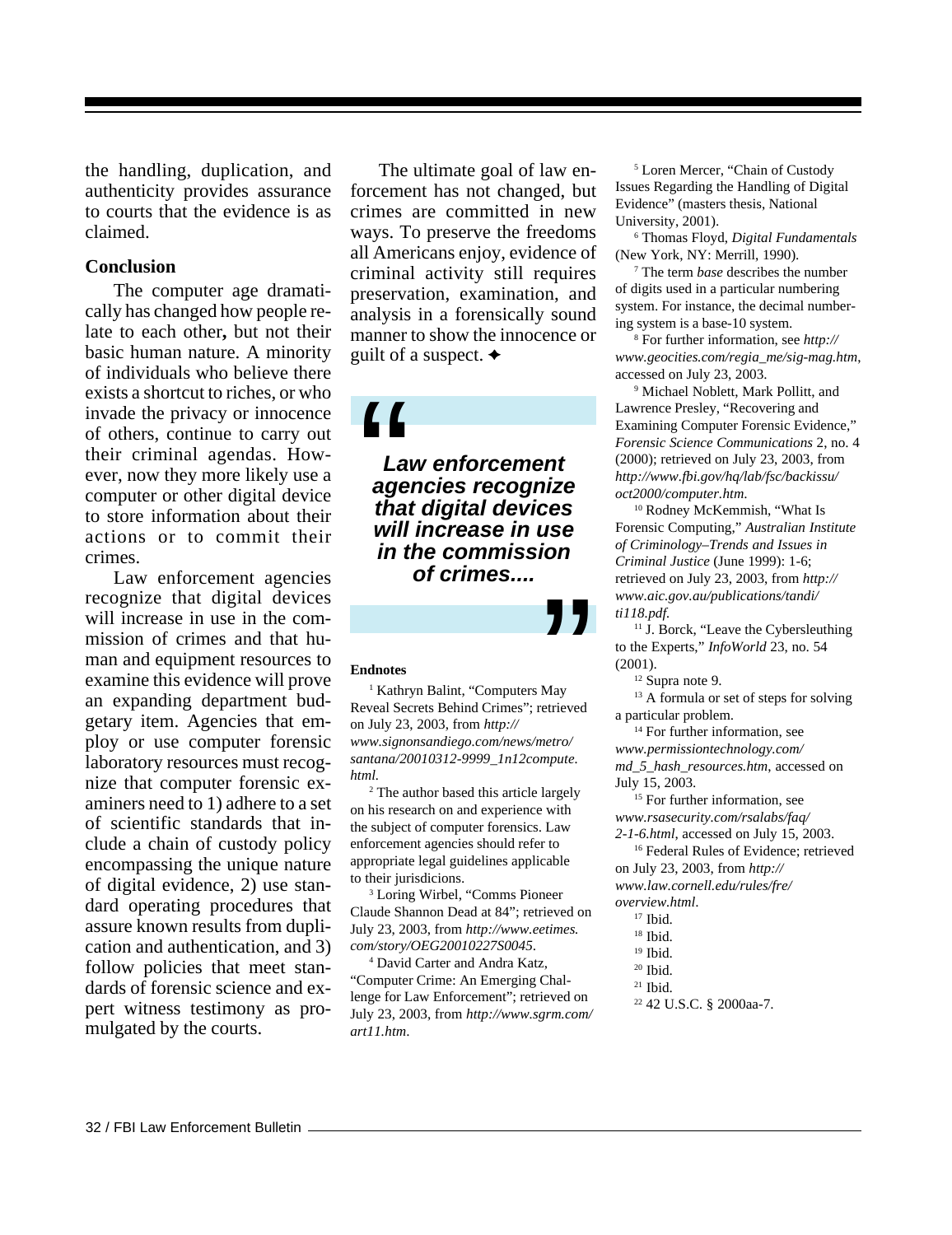## *The Bulletin Notes*

Law enforcement officers are challenged daily in the performance of their duties; they face each challenge freely and unselfishly while answering the call to duty. In certain instances, their actions warrant special attention from their respective departments. The *Bulletin* also wants to recognize those situations that transcend the normal rigors of the law enforcement profession.





vidual in the room where the fire originated already was suffering from smoke inhalation. Officer

*Officer Cooper*

*Officer Ribich*

While on mobile patrol, Officers Rickard Cooper and Gary Ribich of the Cleveland Clinic Foundation, Ohio, Police Department came upon a crash involving a medical helicopter. As they approached the scene, a man with his clothes on fire ran frantically toward them from the crash site. As Officer Ribich retrieved the fire extinguisher from the police vehicle, Officer Cooper rushed to the individual's aid, instructing him to drop and roll. The officers were able to extinguish the flames. Officer Cooper then noticed a stream of fuel moving along the ground from the

crash site toward the officers and their vehicle. As Officer Cooper began running to move the vehicle and Officer Ribich started to pull the man to safety, a loud explosion occurred, propelling Officer Ribich and the victim a short distance away and rocking Officer Cooper. Both officers suffered some temporary hearing loss and Officer Ribich sustained minor leg injuries. Because of the quick thinking and actions of these officers, the victim became the only survivor of a crew of three aboard the helicopter.



*Officer Shepard*

Shepard's prompt and professional response to this crisis saved many lives.

Early one morning while on patrol, Officer William Shepard of the Des Moines, Washington, Police Department detected the odor of smoke in the air. Immediately, Officer Shepard began searching the area for the source of the smoke and noticed a local motel, at near capacity, on fire. Quickly, Officer Shepard requested the aid of fire department personnel and then awoke and evacuated all occupants room-by-room. The indi-

> Nominations for the *Bulletin Notes* should be based on either the rescue of one or more citizens or arrest(s) made at unusual risk to an officer's safety. Submissions should include a short write-up (maximum of 250 words), a separate photograph of each nominee, and a letter from the department's ranking officer endorsing the nomination. Submissions should be sent to the Editor, *FBI Law Enforcement Bulletin*, FBI Academy, Madison Building, Room 209, Quantico, VA 22135.